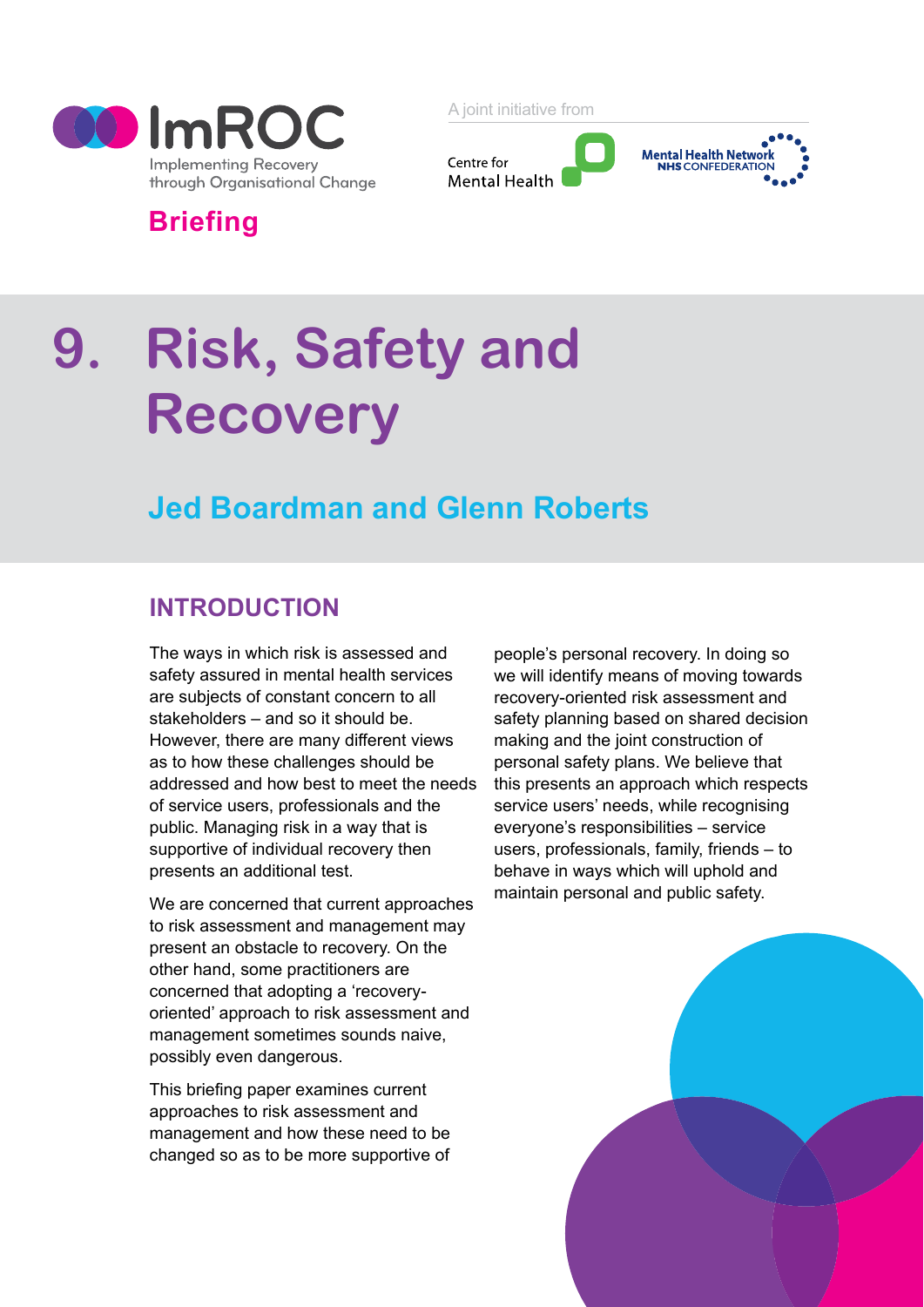# **A NOTE ON AUTHORSHIP**

Advances in recovery-focused practice arise from new, collaborative partnerships between mental health services and the people who use them. The ImROC briefing papers draw upon this work. Where ideas are taken from published materials we cite them in the conventional form, but we also want to acknowledge the many unpublished discussions and conversations that have informed the creative development of the project as a whole over the last five years. Each paper in this series is written by those members of the project team best placed lead on the topic, together with invited guest authors and contributions from other team members. In this case we would particularly like to acknowledge the previous contributions to risk and safety planning by Rachel Perkins, Julie Repper, Geoff Shepherd and Miles Rinaldi for their helpful discussions of these issues.

#### **Jed Boardman**

Jed Boardman is Consultant and Senior Lecturer in Social Psychiatry at the South London and Maudsley NHS Foundation Trust and the Institute of Psychiatry. He is Senior Policy Advisor to the Centre for Mental Health and Lead for Social Inclusion at the Royal College of Psychiatrists. He has worked in community based mental health services for most of his career. He has published widely in social and community psychiatry and helped to establish the Recovery projects at the Centre for Mental Health. Jed has been a member of the ImROC project team since its inception.

#### **Glenn Roberts**

Glenn Roberts has worked for over 30 years as an NHS psychiatrist. He is a past academic secretary of the RCPsych Faculty of Rehabilitation and Social Psychiatry and Lead on Recovery. He has published extensively on aspects of working with people who experience psychosis and the value of narrative and stories. Glenn has a particular interest in working out how to applying recovery principles in psychiatric practice and has been a member of the ImROC project team since its inception. He continues to work for ImROC as a senior consultant.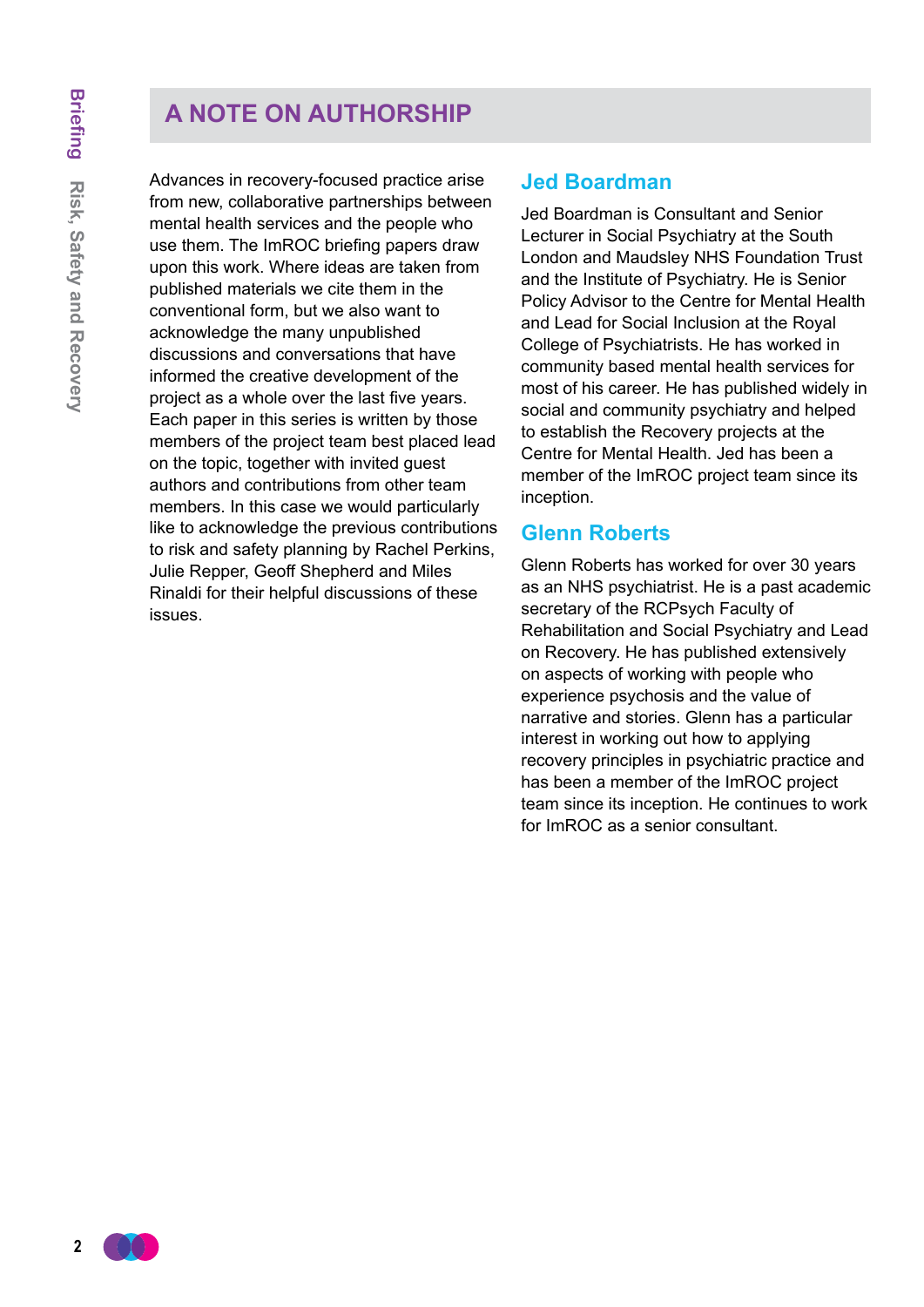## **RECOMMENDATIONS**

- 1. There needs to be a recognition that procedures for risk assessment and management have historically been centred on the responsibility of professionals to intervene in situations of high level risks for people with impaired capacity and failing lives. This is only applicable to a minority of people with mental health problems, some of the time. It has created an imbalance in terms of policies and procedures that now needs to be corrected.
- 2. Standardised techniques and tools for risk assessment may still be useful, particularly for those who present the greatest risks, but the majority of the information gathered by such instruments is most valuable when deployed in the context of recoverysupportive relationships and co-produced safety plans.
- 3. The proposed move towards a personcentred, 'safety planning' approach to assessing and managing risk is already supported by current professional guidance, regulation and policy. Its adoption into practice therefore needs to be supported nationally by leaders, provider organisations, professional bodies and individual practitioners.
- 4. It needs to be understood that overdefensive, risk-avoidant practice is bad practice and is associated with avoidable harms to both the people who use services and to practitioners.
- 5. A revised approach to risk assessment and management based on 'personcentred safety planning' not only has potential benefits in terms of more effective management of risk; it is also likely to be more acceptable to staff and people using services.
- 6. At a local level, mental health providers and commissioners need to be aware of the criticisms of traditional risk management and put the development

of new systems for managing safety into their strategic plans. Some Trusts have already started to make changes which have resulted in board level statements endorsing positive approaches to risk (Nottinghamshire Healthcare NHS Trust, 2013), modifications of risk and safety documentation (Central and North West London NHS Foundation Trust, 2012), safety-focused staff training (Wadey *et al.,* 2013) and safety-orientated approaches to NHS Trust Core Care standards (Derbyshire Healthcare NHS Foundation Trust, 2014). These provide examples which might be followed by others.

- 7. The movement to transform traditional risk assessment and management practices into much more collaborative, co-produced, processes must be driven by professionals and service users working *together*. Both have an equal interest in seeing it develop successfully. This is probably best achieved by having appropriately constituted, local service development groups.
- 8. Such a group needs to be able to deliver a clear action plan to those with the authority and responsibility for implementation, with specific targets, timelines and accountabilities. Senior managers then need to be committed to implementing it.
- 9. We believe that implementation is best achieved through the process of agreed goal-setting and review (i.e. P-D-S-A cycles or closed audit loops). This has been at the heart of the ImROC methodology from the beginning.
- 10. Finally, we think that the effectiveness of person-centred safety planning should be a key research and development area for the future. We need to build our understanding of the strengths and weaknesses of these approaches and create a relevant evidence base.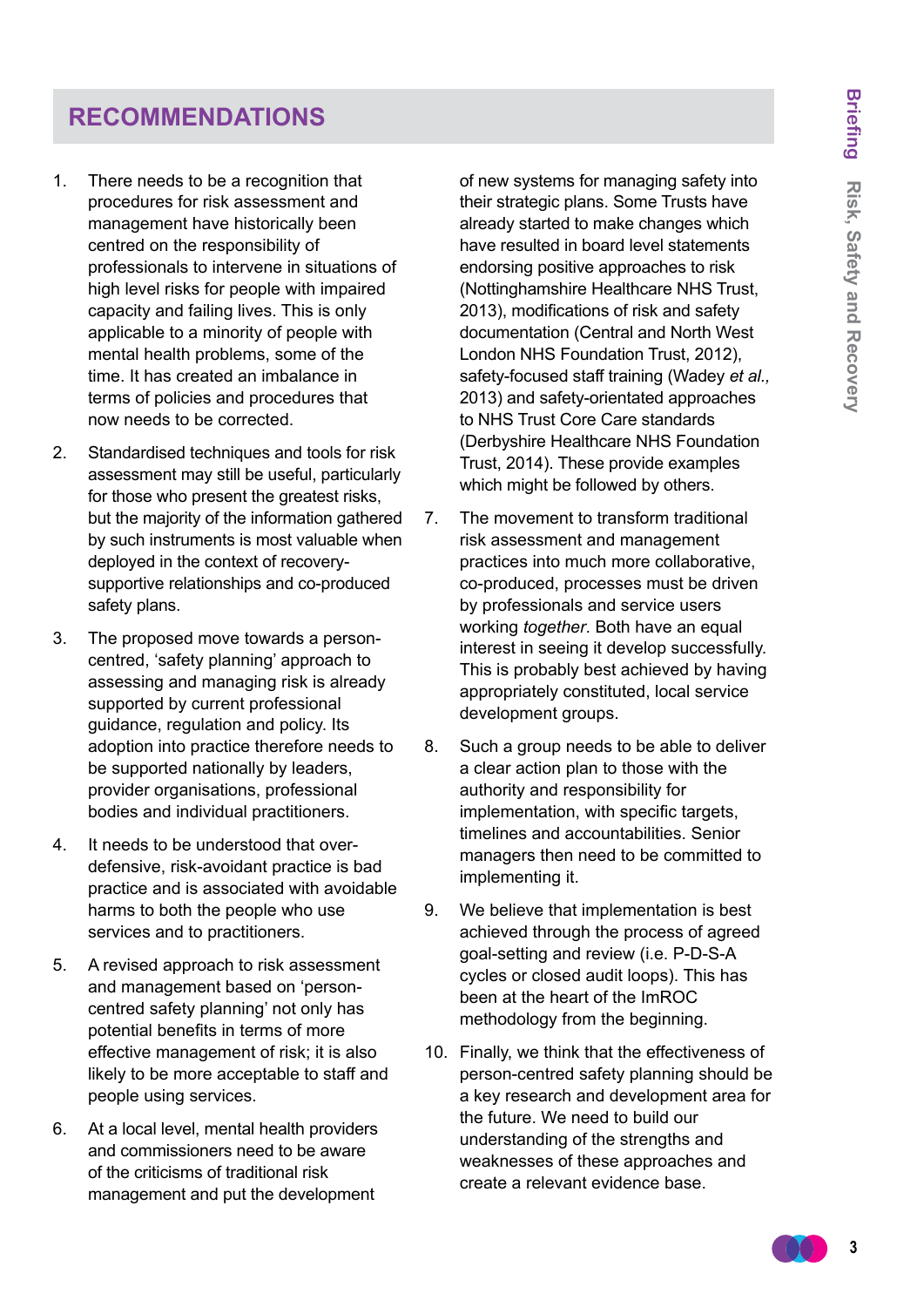# **RISK AND RECOVERY – UNCOMFORTABLE BED FELLOWS?**

The development of recovery-orientated approaches to working with people with mental health problems and the successful management and containment of risk within services may, at first sight, appear to be contradictory. A recovery-orientation is concerned with the development of hope, facilitation of a sense of control, choice, autonomy and personal growth, and the provision of opportunities. Risk management is normally concerned with avoiding danger, restrictions, containment, protection and staff control. These approaches appear to be in opposition (Barker, 2012). In reality, there is much overlap. The challenge is to see how these apparent contradictions can be reconciled and an approach to risk assessment and management developed which will effectively and safely support people in their recovery.

## **The current state of risk assessment and management**

The dominant emphasis in current approaches to risk assessment and management has been on dramatic forms of risk behavior such as violence, self-harm and suicide. There have been many attempts to develop risk assessment tools which have focused on identifying problems and calculating the probability of repetition with the aim of avoidance (Department of Health, 2007a; Langan, 2010; Leitner *et al.,* 2006). Traditionally, approaches to risk management for people with mental health problems have been concerned with protecting individuals and those around them from danger and reducing harm. These approaches have been led by professionals, whose expertise and actions are intended to reduce risk by, for example, monitoring, observing, taking control, segregating, imposing restrictions and containment.

Up to now, these approaches have been associated with a lack of active involvement of service users in their own risk assessment and an absence of collaborative approaches to developing successful strategies for coping with risk in pursuit of safety (Langen & Lindow, 2004; Better Regulation Commission, 2006). Reviews of service-user experience of risk assessment not only confirm the lack of collaborative working, but illustrate that there can even be a lack of awareness on the part of the service user that they have been subject to risk assessment (see Williams, 2012).

This emphasis on professional or institutional dominance in regulating risk can be seen as part of a wider societal trend towards riskavoidance and associated calls for increased regulation which has resulted in a 'regulatory cycle' in which further harmful events are responded to by further regulation. The results of this are an increasing risk aversion, fear of litigation, a reduction of enterprise, and a separation of people from responsibility for their own risks which are then seen as belonging to experts and regulators. This has sometimes been caricatured as both the 'health and safety gone mad' and the ineffective care of a 'nanny state'. These broader concerns have similarly resulted in a call for a need to our approach to risk to be re-examined and overhauled (Better Regulation Commission, 2006).

Government policy in this area has often been contradictory: sometimes viewing service users as dangerous, whilst also asking for them to be involved in decision making (Langen & Lindow, 2004). Thus, society appears to be ambivalent about risk and habitually operates with double standards, such that liberty, choice and support for independence and autonomy are promoted until something goes wrong. There is then a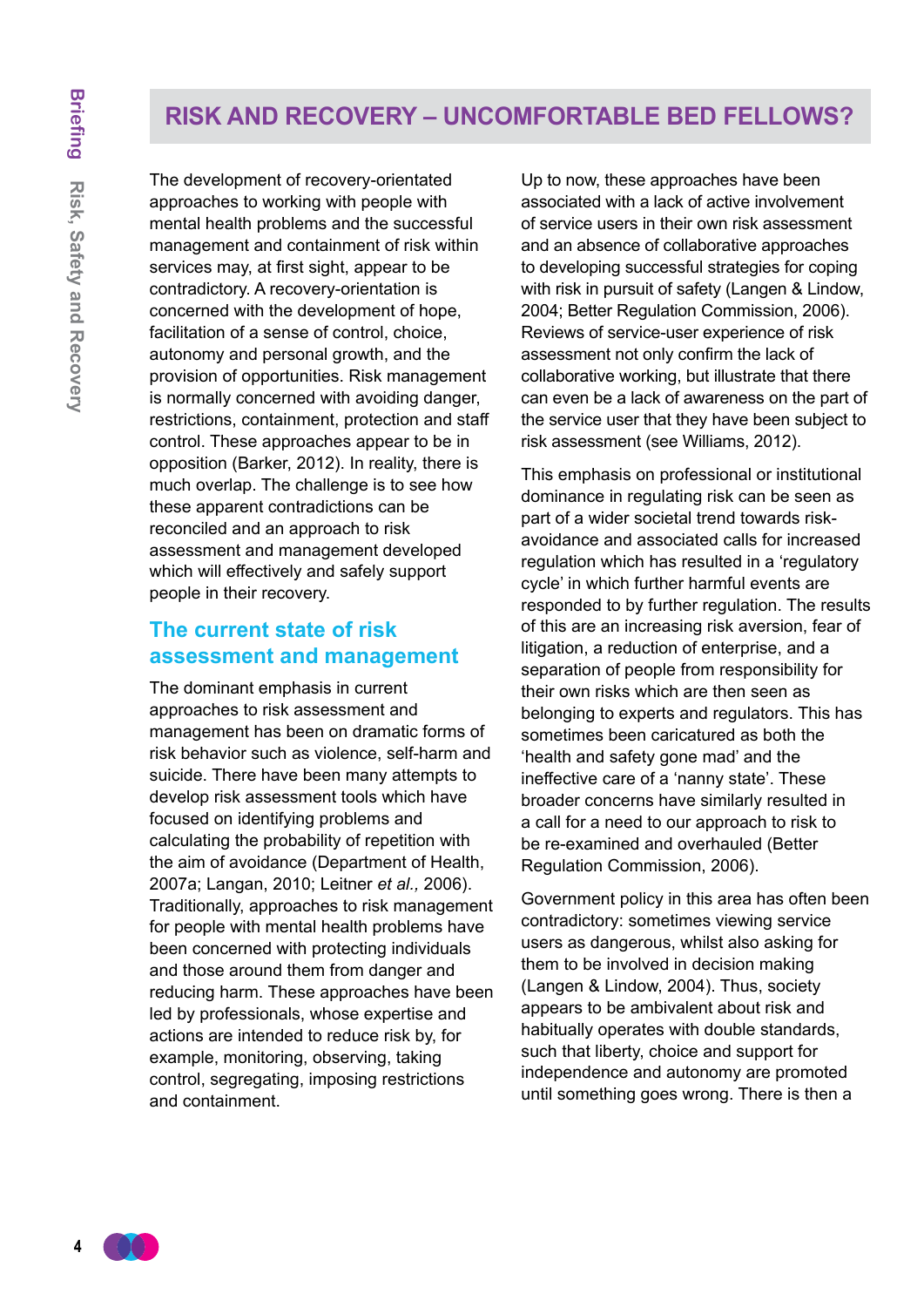demand for control, custody, containment and blame. This means that the political imperative to manage risk to the public will invariably trump service users' preferences when the two conflict. Practitioners necessarily work within this conflict, looking both ways, trying to balance both personal and public perspectives, but remaining significantly influenced by a fear of public blame and criticism (Morgan, 2007).

#### **Current guidance**

Notwithstanding these contradictions, current Department of Health policy and guidance contains many elements that are helpful in developing a more positive response to risk management. This guidance has been constructed in response to widespread concern from professional and regulatory bodies who have observed difficulties with current practice, describing this as preoccupied with risk-averse practice which can 'stifle creativity and innovation' and be viewed as, 'detrimental to recovery and rehabilitation' (Royal College of Psychiatrists, 2008; 2010a; Mental Health Act Commission, 2007). The Mental Health Act Commission's Biennial Report of 2005-2007 notes that:

*"There are many services whose culture remains rooted in less forward-looking models of care. In part this can be a distortion of the culture of risk-assessment, where the risks to be assessed are all seen in a negative light, as threats… Such (services)… may be holding back patients' recovery."* (Mental Health Act Commission, 2007 para 1.94).

Involving service users in their own risk assessment has actually been recommended in policy since 1999 (Department of Health, 1999). Current guidance on *Best practice in managing risk* (Department of Health, 2007a) acknowledges that risk is always present, but emphasises positive risk management and a collaborative approach focusing on recovery, recognition of a person's strengths, and the need for organisational level support.

*Independence, Choice and Risk* (Department of Health, 2007b) highlights the value of engaging in collaborative approaches that offer supported decision-making to assist people in living the lives they choose and having control over their preferred pattern of living. It recommends that these practices should be embedded in a Care Programme Approach *"which promotes safety, positive risk taking and recovery"* (Department of Health, 2006).

Given this support for positive approaches to risk management, why has little changed? Clearly, many staff are concerned about adverse consequences and a lack of managerial and institutional support for changes in practice which are seen to increase risk. Inevitably, this leads to defensive practice. Thus, there needs to be clear local leadership for change. There also needs to be worked examples of how these principles can be applied in routine practice in ordinary settings.

#### **Risk and the Law**

Organisations and practitioners often feel unsafe when managing risk, fearing legal repercussions if anything should go wrong. All those involved in responding to risk therefore need to be well informed concerning the legal frameworks that they are working within and where to turn to resolve uncertainties. This is not made easy by the number of overlapping legal considerations and frameworks for progressive practice scattered across multiple sources of policy and guidance. Box 1 shows the main areas to consider.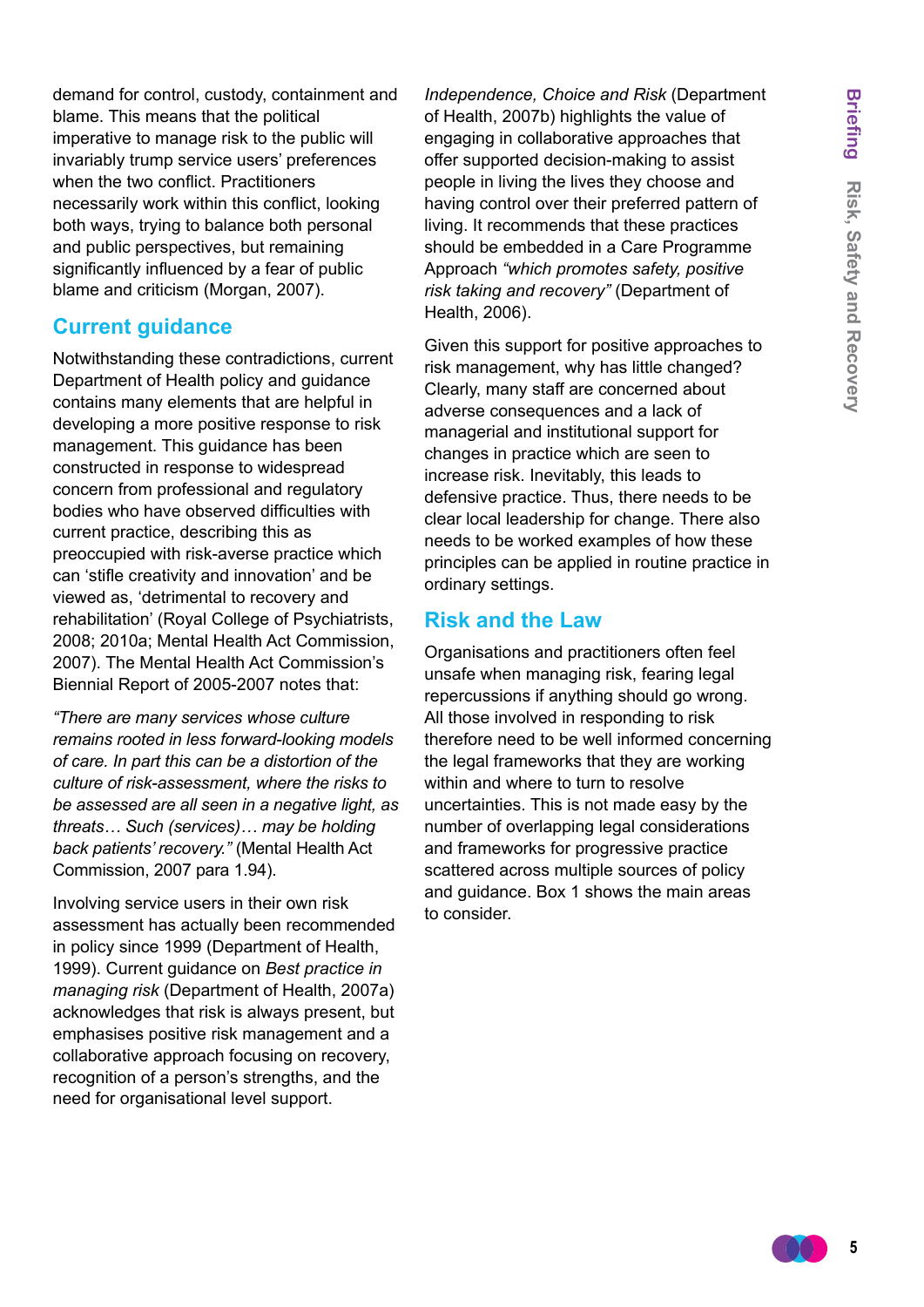## **Box 1: Key legal and governance frameworks underpinning approaches to risk**

- *Duty of care* organisations must maintain an appropriate standard of care in their work and not be negligent. Individuals who have mental capacity to make a decision, and choose voluntarily to live within a level of risk, are entitled to do so. In this case the law considers the person to have consented to the risk and there is thus no breach of duty of care and the organisation or individual cannot be considered negligent.
- *Human rights* all public authorities and bodies have a duty not to act incompatibly with the European Convention of Human Rights. A balance needs to be struck between risk and the preservation of rights, especially when the person has capacity.
- *Health and safety* There is a legal duty on all employers to ensure, as far as reasonably practicable, the health, safety and welfare of their employees as well as the health and safety of those who use services. Health and Safety legislation should not block reasonable activity.
- *Mental capacity* this is concerned with a person's ability to make decisions for themselves and the principle enshrined in the Mental Capacity Act, 2005 is that they must be assumed to have capacity unless it is established that they do not. People with capacity may make unwise decisions. For those who lack capacity, decisions made on their behalf must be made in their best interests and with the least restriction.
- *Fluctuating mental states and dementia* The choices and wishes of people with fluctuating mental states and dementia must be respected and their risk agreements monitored and reviewed regularly. In these circumstances it is important to engage with families and carers.
- *Safeguarding* For people who are considered to be vulnerable there is a need to consider the factors of empowerment and safety, choice and risk. Practitioners need to consider when the need for protection overrides decisions to promote choice and empowerment.

(Further details can be found in Department of Health, 2007b).

## **Perspectives on current risk management and recoveryfocused approaches**

#### *Service users*

We have already noted the lack of attention paid to the service users' views and experience of risk and risk management. There has been little research conducted in this area and, contrary to good practice guidelines (Department of Health, 2007a; 2007b), much screening and risk planning, particularly for violence, goes on without the person's knowledge, consent or involvement (Langan, 2010; 2008; Langan & Lindow, 2004). There is also a concern that current

risk management practice is overly focused on proximal concerns to reduce the occurrence of risky behaviours, rather than working with the person to identify what they need and value (Royal College of Psychiatrists, 2008; 2010a).

From the service user's perspective the 'dignity of risk' and the opportunity to be supported in engaging in challenging choices are key to their recovery (Deegan, 1996; Roberts *et al.,* 2008). *"(The) biggest risk in life is not to risk at all. We may avoid suffering, but we won't learn or grow"* (Young *et al.,* 2008). Many service user-advocates have noted that mental health practitioners and services are risk-avoidant and that this can impede, rather than support, recovery

**Briefing** Risk, Safety and Recovery **Risk, Safety and Recovery**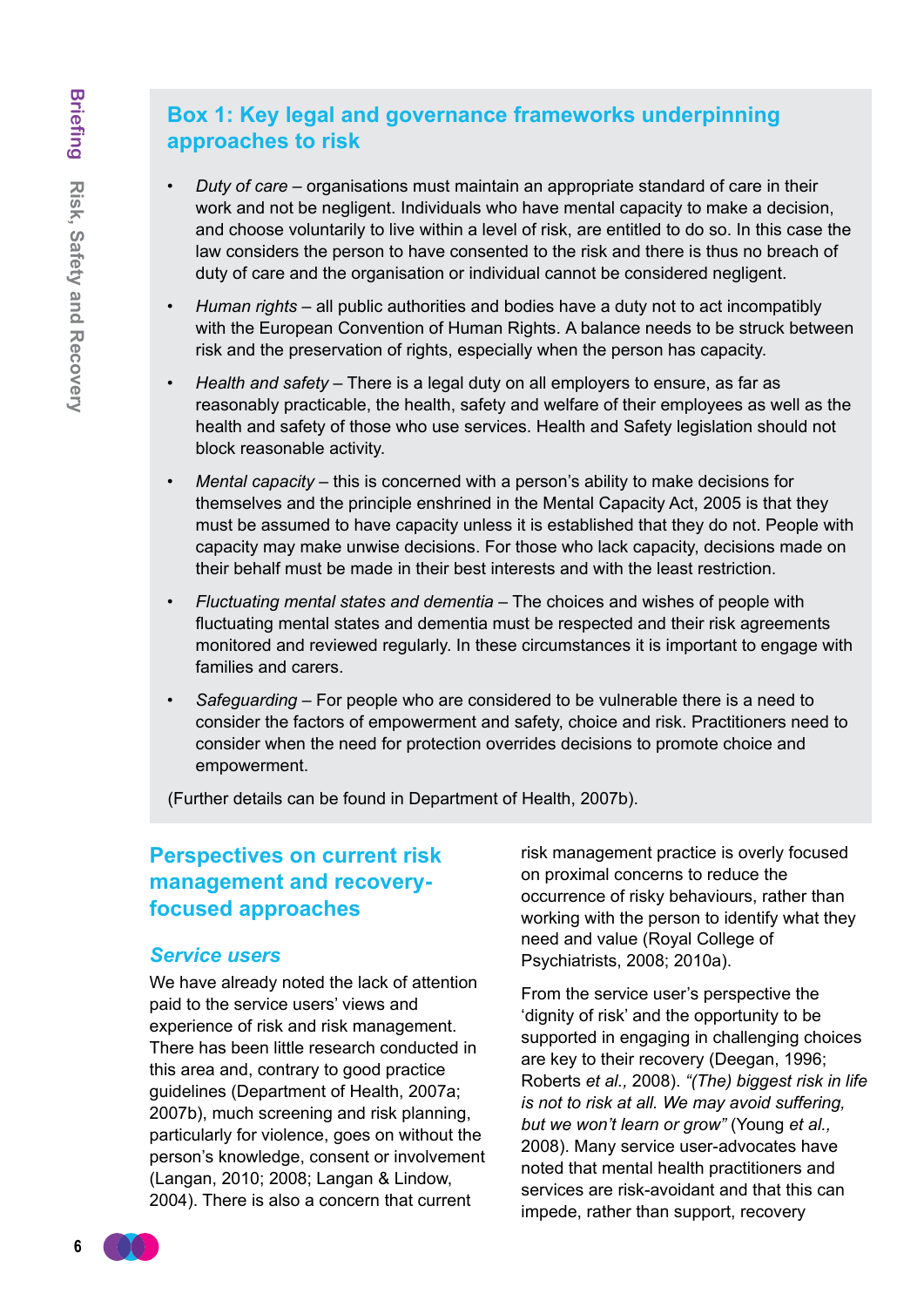(Coleman, 2011). Others have expressed concern at the lack of attention within care planning to their wider social care needs and a narrow focus on risk and treatment, rather than on building on strengths and getting on with life (Department of Health, 2006, page 2).

#### *Professional perspective*

Managing risks is a central concern in the day-to-day lives of clinicians. They may fear the consequences of taking risks because of the perceived legal and professional repercussions. They may feel the need to take action if a patient is seen to be making a 'bad decision'; or they may feel a pressure to remain in control. They may also work in organisational settings that give no clear guidance or assurances about risk practices and instead represent the double standards of open society. The response to these fears and uncertainties is often to increase surveillance, coercion and constraint (Pilgrim, 2012).

Staff are thus caught between the proverbial 'rock and a hard place' and simply blaming them for restrictive practices is not helpful. They need to feel safe and supported in making decisions and able to be constructive and creative in responding to risk.

Clinicians may be made additionally uncomfortable with the finding that people who use services report valuing practitioners who 'break the rules', often in small but personally salient ways, that reaffirm personhood (Torpor, 2001). Correspondingly, service users are ill-served by practitioners who rigidly 'keep the rules' in ways that reinforce depersonalised and bureaucratic approaches (Royal College of Psychiatrists, 2010a). The forms may be filled in, but they contribute little to improving care – 'file and forget' too often seems to be the maxim (Royal College of Psychiatrists, 2008).

It is therefore not surprising that there is a broad professional concern that *"a preoccupation with risk and a consequent tendency towards risk-averse practice is stifling creativity and innovation"* and represents an impediment to therapeutic relationships (Royal College of Psychiatrists, 2008; 2009; Department of Health, 2007a).

Furthermore, *"Safety and risk policies are in place to aid patient recovery. Unnecessary bureaucracy and rules can not only hamper a patient's recovery but possibly exacerbate their mental illness"* (Bughra, 2011).

The Royal College of Psychiatrists identified the importance of working with risk and safety as key determinants of patient experience and service outcomes (Royal College of Psychiatrists, 2009). They expressed the views that *"fears about risk have impeded the development of recovery-oriented services"* and that *"we must differentiate between risks that must be minimised and risks that people have a right to experience".*

In a similar vein, professional guidance and reviews by regulators have emphasised that there is both professional *and* policy endorsement for the value of 'constructive and creative risk-taking' or 'positive risk management' (Royal College of Psychiatrists, Care Services Improvement Partnership, Social Care Institute for Excellence, 2006, Roberts & Boardman, 2014). This perspective was reinforced in the report on *Rethinking Risk*  (Royal College of Psychiatrists, 2008) which states that, *"constructive and creative risk-taking is a vital part of a patient's rehabilitation and risk averse-practice is detrimental to this process".*  This unequivocal endorsement of the 'dignity of risk' has yet to find its way into routine practice.

#### **Do risk assessment tools work?**

Risk assessment, even at its best, is generally poor at predicting or preventing untoward events (Langan, 2010; Royal College of Psychiatrists, 2008). Standardized assessment tools may have some value, but they should really only be used as part of a broader, systematic assessment which enables people to understand risk management through conversations (stories) about their lives and their personal contexts. No tools have a sufficiently strong evidence base to be meaningful stand-alone assessments (Department of Health, 2007a). The benefits of current practice are partial and limited and may even be harmful if they prioritise constraints on actions at the cost of mobilising hope and building strengths and resilience (Royal College of Psychiatrists, 2010a).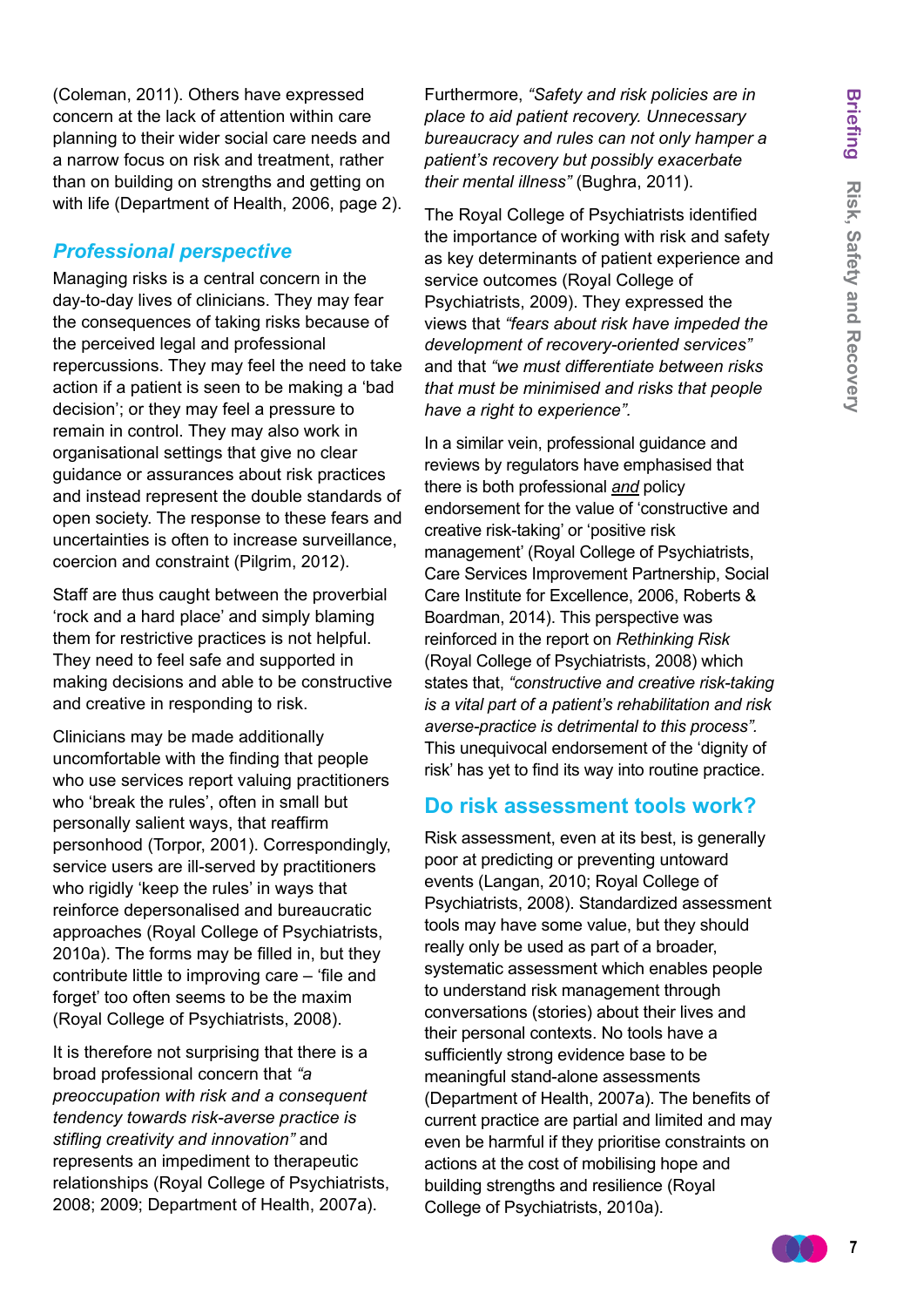### **Moving towards a 'Safety Planning' approach**

In moving from our traditional approach to risk management to one that is more supportive of personal recovery we need to consider the outcomes that we are trying to achieve and the range of risks that are commonly encountered.

#### *Positive Risk Taking*

Along with the increasing emphasis on collaborative approaches, many commentators have stressed the need to engage and work with the risks posed, rather than seeking to control, avoid or eliminate them. Several terms have been used to describe this approach, including 'responsible risk-taking' 'positive risk-taking', 'positive risk-management' and 'constructive and creative risk-taking' (Department of Health, 2004; 2006; 2007; Royal College of Psychiatrists, 2008; 2010a).

The term *Positive risk-taking* was coined to describe a way of working that enable practitioners to support people in taking risks as a route to positive outcomes (Morgan, 2000; 2011; 2013). It may be defined as: *"weighing up the potential benefits and harms of exercising one choice of action over another. Identifying the potential risks involved (i.e. good risk assessment), and developing plans and actions (i.e. support for safety) that reflect the positive potentials and stated priorities of the service user (i.e. a strengths approach). It involves using 'available' resources and support to achieve the desired outcomes, and to minimise the potential harmful outcomes."* (Morgan, 2011; page 6).

The term is easily misunderstood and often confused with casual, permissive or reckless attitudes. However, it should be recognized that the 'positive' description is attached to the desired outcome, not to the risk. This approach therefore links the risk assessment with the subsequent planning for safety, learning and personal growth. A person's confidence, capacity and resilience are not enhanced by avoiding risk, but may be improved through carefully considered and appropriately supported engagement with risk.

Opportunities for positive risk taking may be a key mediator in how people progress in their recovery journey and discover new meaning in their lives through personal experience of what works best for them. Risk taking may be a major source of constructive experience which enables people to share or take responsibility for their choices and to grow in confidence that they are able to control their own lives (Morgan, 2013). The corollary, the overprovision of support, risk avoidance and taking control of other people's lives can lead to limitations of hope, autonomy and opportunity which, in turn, may be a barrier to recovery and increase the possibility of loss of confidence, institutionalisation and other harms.

#### **Broadening our concerns: 'dramatic' v. 'everyday' risks**

Historically, the main focus of risk assessment and management has been on 'dramatic' risks which involve harm to others (violence, antisocial and offending behaviour), self-harm and suicide, and severe self-neglect. This emphasis on dramatic forms of risk reinforces a narrow, professional perspective on risk that is preoccupied with the threat of extreme harm. This has served to centre the discourse on risk to comparatively rare circumstances, only applicable to a small number of people with very severe mental health problems, some of the time. This is not appropriate to the majority of service users, most of the time (Morgan, 2007).

Most common risks faced by service users, and indeed all of us, are the 'everyday' risks of making choices, engaging in new experiences, moving accommodation, getting or changing a job, meeting new people, committing to relationships, taking out a loan, etc. Other common risks for many service users are those arising from stigma, racism, discrimination, sexual abuse, self-neglect, lack of opportunity and exclusion (Langen, 2008). People also have very different perceptions of risk. Clinicians, service users, friends, family, carers, managers, members of the general public when faced with the question *'What are the main risks associated with mental health problems?'* may identify quite different factors.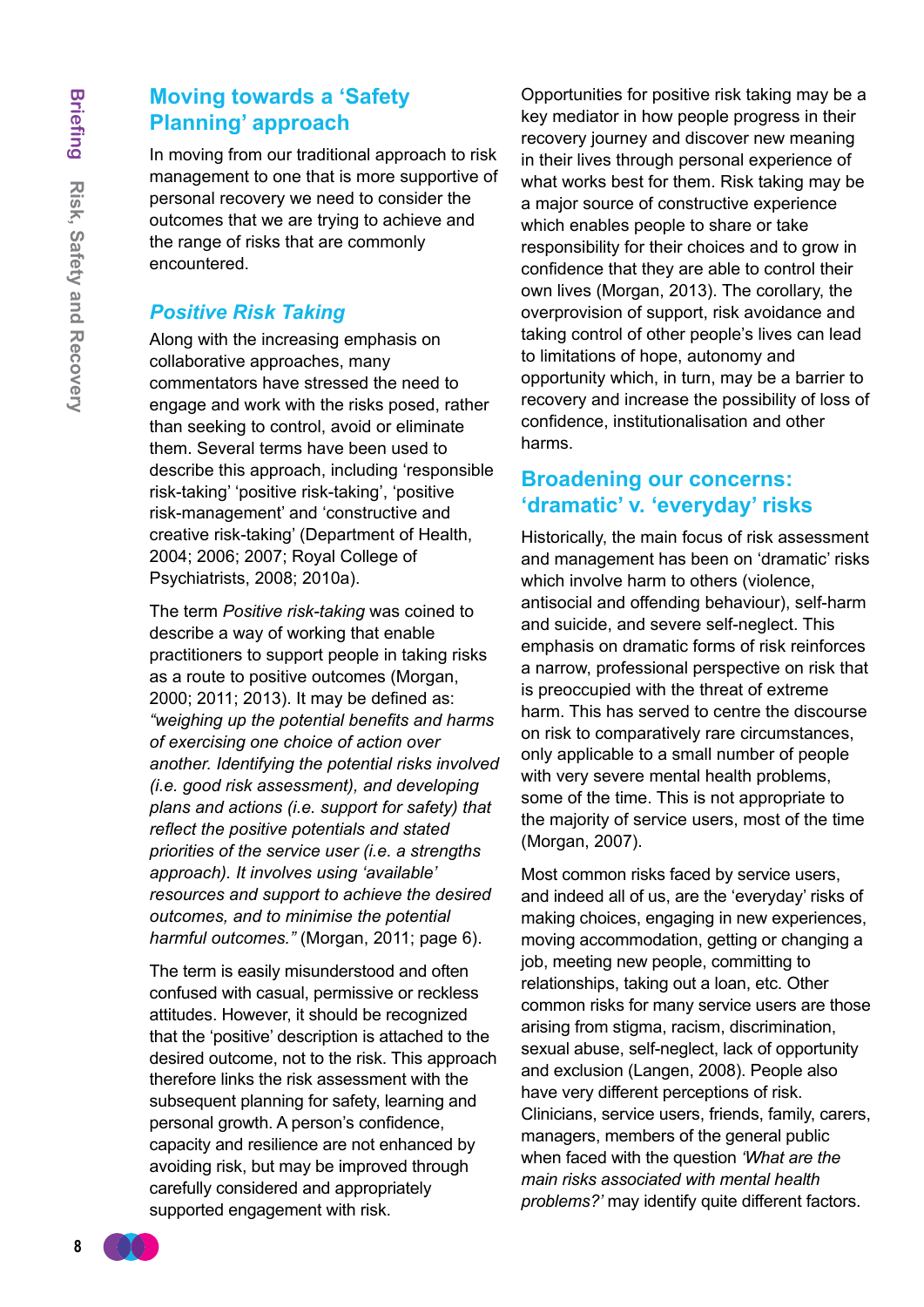Of course, we cannot ignore the needs of people who have a higher risk of violence or self-harm, however if we emphasise dramatic risks for the few over the everyday risks for the many, we are in danger of impeding the progress of the majority of people who use mental health services and misdirecting the focus of risk management. All forms of risk are important. The key question is how best these risks can be appropriately and proportionately assessed and safely managed and how revised risk practices can effectively avoid, 'making a drama out of a crisis'. Drawing on the strengths of people who use services and facilitating their active participation in both assessment and management encourages the sharing of the responsibility for keeping them safe.

#### *Risk and public concerns*

At present there is justifiable public and professional concern over the mismanagement of risk and the occurrence of extreme harms for people in the care of public services. Two high profile cases provide a challenge to the traditional management of risk and a call for a revised approach.

Of the events in Mid Staffordshire, Robert Francis QC said: *"The system as a whole failed in its most essential duty – to protect patients from unacceptable risks of harm and from unacceptable, and in some cases inhumane, treatment that should never be tolerated in any hospital."* (Department of Health, 2013 page 5). He went on to state that the key recommendations of his inquiry were designed to *"change the culture of the NHS, to put patients at the centre, a culture which puts patients and their safety first"* (Francis, 2013).

The Royal College of Psychiatrist's (2013) response to the Francis Report states that, *"we must take complaints more seriously and challenge risk-averse culture"* (page 2) and acknowledges that assessment *"must at all times involve the patient as fully as possible, weighing risk with input from all those who need to be involved, and putting in place a plan which respects individual autonomy as much as possible, with the understanding that*  *therapeutic risk must be balanced against restrictions putting patients first involves both minimising harm and risk balanced against undue restrictions to individual autonomy"* (page 9).

These are authoritative calls for cultural change towards person-centred care, listening to patients and their carers, putting their needs and choices first, involving them in service design, delivery and evaluation, with an overarching attitude of kindness and compassion. They represent an almost identical ethos and values to those underpinning recovery-oriented approaches to health and social care (Roberts & Boardman, 2013). It is the same agenda. Thus, implementing a recovery-oriented approach to risk and safety would simultaneously fulfil many of the ambitions for improved practice and patient experience described in the Francis Report (Bailey & Williams, 2014).

Whilst emphasising the need for compassionate care and collaborative responses it is also clear that to be safe and effective recovery-oriented approaches to risk need to be properly understood and responsibly implemented. For example, to embark upon positive risk taking in a naive, superficial or tokenistic fashion is to entertain additional hazards.

The Homicide Inquiry – *'Investigation into the care and treatment of Daniel Gonzales'* (NHS South East Coast and Surrey County Council, 2009) – based on Mr Gonzales' care and treatment leading up to the events of September 2004 highlighted the complexity of applying a recovery approach to risk management in the most challenging of circumstances. Its conclusions were supportive of adopting a recovery approach, but were critical of a superficial and simplistic application of this approach in practice, which they viewed as "unacceptable inaction" (page 146).

They were critical of a style of organisational support for 'recovery' which they viewed as resulting in insufficient efforts to engage Mr Gonzales and a failure to recognise and take appropriate action concerning the risks he posed. Nevertheless, the inquiry panel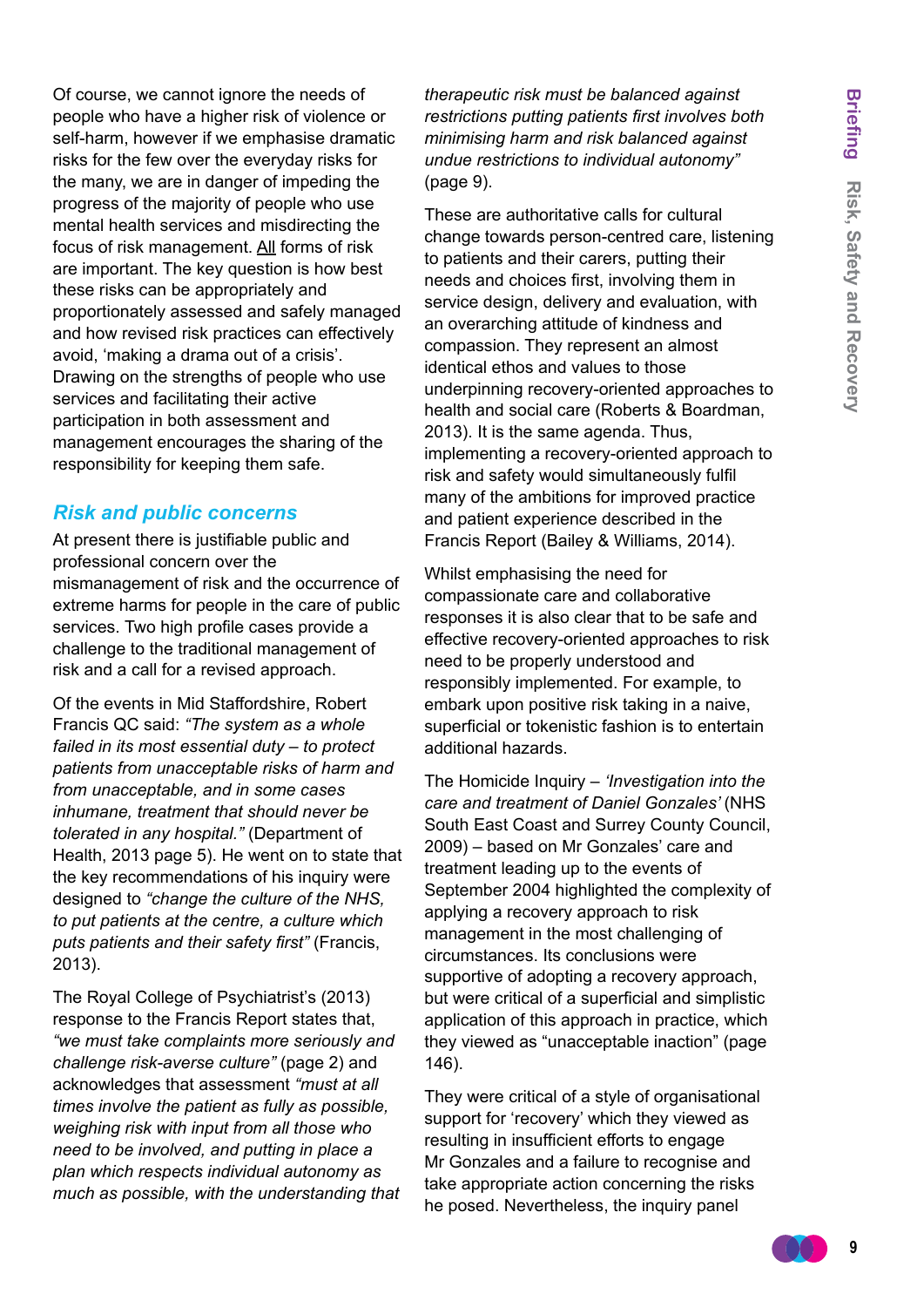concluded, in response to expert testimony, that a committed and responsible application of recovery principles held the potential to have supported a safer outcome and prevented tragedy.

One lesson that we may take from this report is that adopting a recovery-supportive approach is not equivalent to relinquishing professional responsibility, nor does it renounce the need to intervene and take control in appropriate circumstances. Further, that a properly understood recovery-oriented approach to risk and safety remains best practice even in the most extreme of circumstances. This is entirely consistent with the guiding purpose and principles of the Mental Health Act itself which, as stated in the Code of Practice (Department of Health, 2008) includes *'promoting recovery'*  (page 5).

#### **'Person-centred safety planning'**

How can the practice of risk assessment and management be developed so as to underwrite safety whilst promoting personal recovery? How can our policy, practice and procedures for working with risk be successfully deployed to increase hope, control and opportunity for people who use mental health services?

A practical and conceptual shift is needed. Much of what we are proposing is based on already accepted and published principles and guidance derived from a range of stakeholders, including service users, professionals, and policy makers. The approach is therefore based on implementing and extending many existing good practice principles on risk assessment and safety planning in the service of supporting people in their recovery (Perkins & Goddard, 2008; Perkins and Repper, 2014; Morgan, 2000; 2011; 2013). We have drawn upon these principles to offer a description of the practical actions and the supportive conditions necessary to support these changes in practice.

This approach represents a change of practice towards implementing collaborative, personcentred safety planning. The key elements are:

- Helping people develop their understanding, skills and confidence from supported risk taking.
- Supporting people to recognise and use their own skills, resources and resourcefulness.
- Focussing on safety planning through an emphasis on self-determination and taking responsibility for exploring options and choices.
- Enabling people to stay safe whilst supporting them taking opportunities to do the things that they value and which give their lives meaning.
- Engaging in co-production and shared responsibility for developing understanding of difficulties and co-creation of plans to develop safety and well-being.
- Having an organisational ambition to enabling people to become successfully self-directed and take control over their treatment choices and supports.
- Developing personal strategies to deal with the problems and difficulties they face.
- Having a desired outcome of people discovering a new sense of self, meaning and purpose in life, living beyond their health problems and accepting risk as part of life and living.

This approach is supported by current national guidance which is summarised in Box 2. It is also consistent with the emerging international pattern for progressive service planning frameworks (Department of Health, 2007a; Department of Health State Government of Victoria, 2011). It can be applied to the full range of risks, dramatic and everyday risks, and used across a range of settings and age ranges. The focus is on conversations between mental health practitioners and service users to support positive risk taking, but it does not preclude the use of structured assessments and standardised risk assessment tools.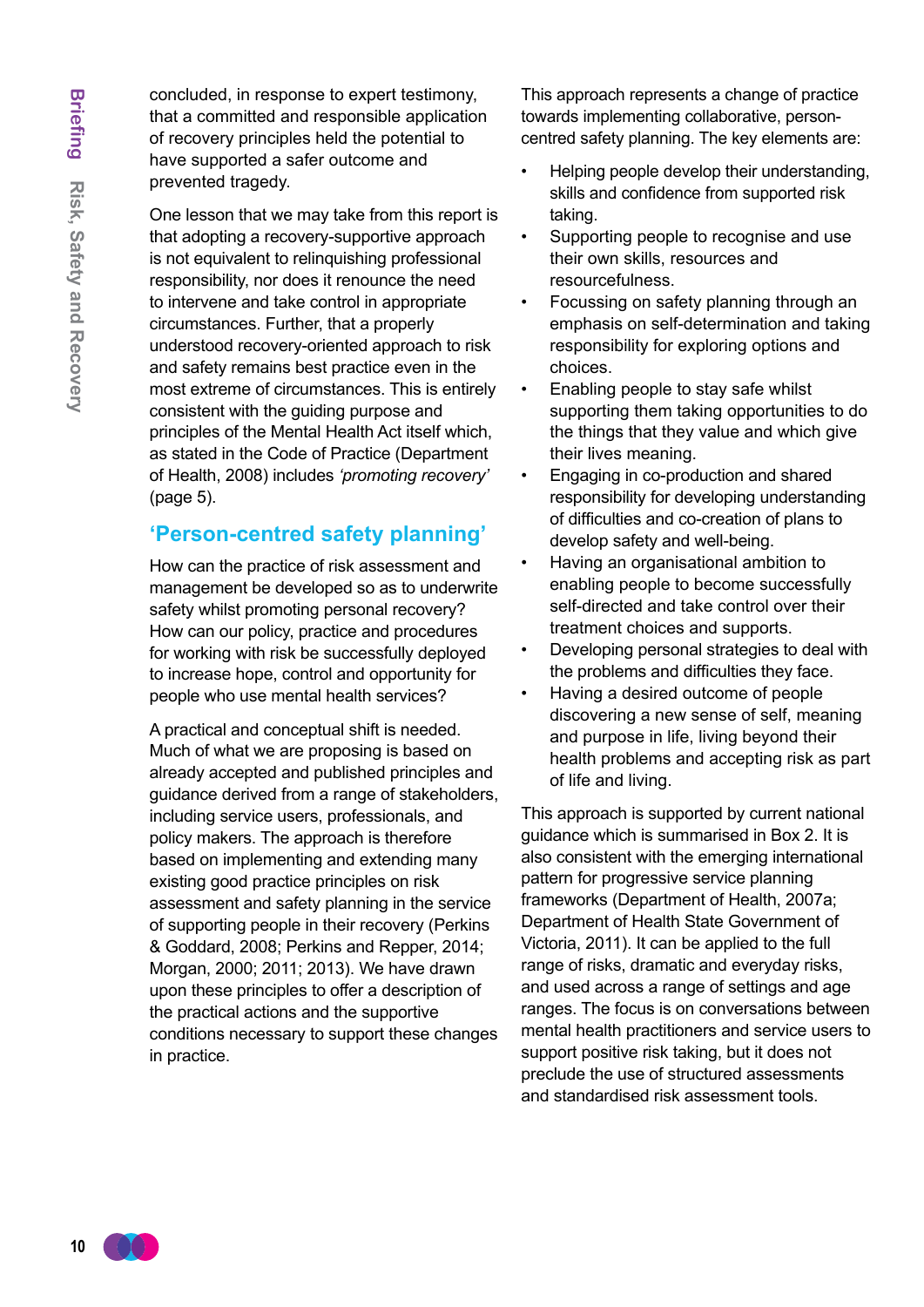## **Box 2: Department of Health Guidance: Recommendations for best practice in managing risk (Department of Health, 2007a)**

- Positive risk management as part of a carefully constructed plan is a required competence for all mental health practitioners.
- Best practice involves making decisions based on knowledge of the research evidence, knowledge of the individual service user and their social context, knowledge of the service user's own experience and clinical judgement.
- Risk Management should be conducted in a spirit of collaboration and based in a relationship between the service user and their carers that is as trusting as possible.
- Risk management must be built on recognition of the service user's strengths and should emphasise recovery.
- Risk management requires an organisational strategy as well as efforts by the individual practitioner.
- Risk management involves developing flexible strategies aimed at preventing any negative event from occurring or, if this is not possible, minimising the harm caused.
- Risk management should take into account that risk can be both general and specific, and that good management can reduce and prevent harm.
- Knowledge and understanding of mental health legislation is an important component of risk management.
- The risk management plan should include a summary of the risks identified, formulations of the situations in which identified risks may occur, and actions to be taken by practitioners and the service user in response to crisis.
- Where suitable tools are available, risk management should be based on assessment using the structured clinical judgement approach.
- Risk assessment is integral to deciding on the most appropriate level of risk management and the right kind of intervention for the service user.
- All staff involved in risk management must be capable of demonstrating sensitivity and competence in relation to diversity in race, faith, age, gender, disability and sexual orientation.
- Risk management must always be based on the capacity for the service user's risk level to change over time and recognition that each service user requires a consistent and individualised approach.
- Risk management plans should be developed by multidisciplinary and multi-agency teams operating in an open, democratic and transparent culture that embraces reflective practice.
- All staff involved in risk management should receive relevant training which must be updated at least every three years.
- A risk management plan is only as good as the time and effort put into communicating its findings to others.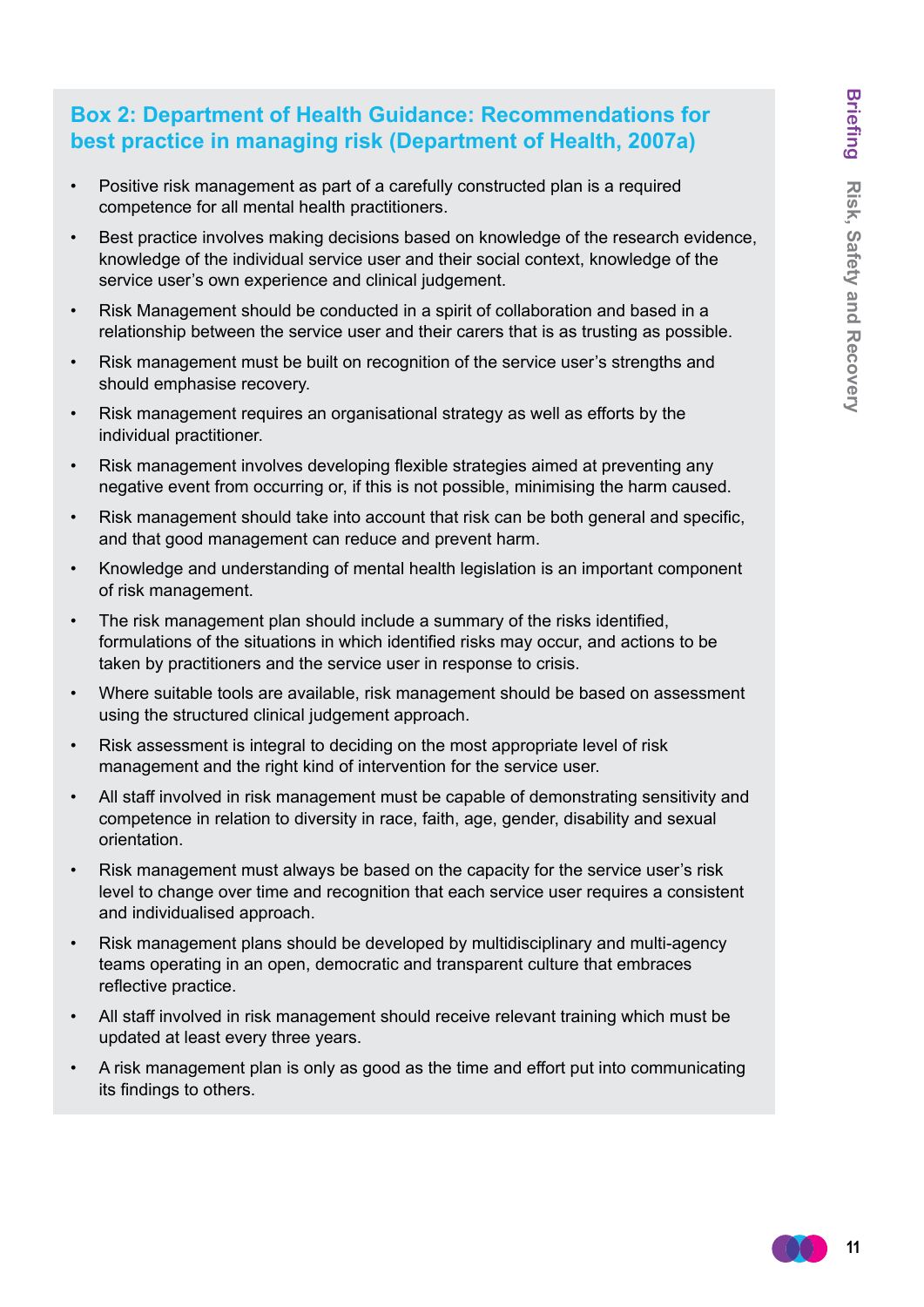# **ORGANISATIONAL ISSUES**

As indicated earlier, we cannot ignore the organisational concerns which inevitably impact on the behaviour of clinicians. Similarly, clinicians cannot relinquish their clinical responsibilities. The key conditions necessary to support the development of person-centred safety planning are shown in Box 3.

## **Box 3: Key conditions: important elements in cultivating a supportive context for a recovery-orientated approach**

- *Reaffirming* that concern for safety remains uppermost.
- *Establishing a core commitment* to providing services fundamentally based on cultivating open, honest and trusting relationships.
- *Building an organisational culture* supportive of a recovery-orientation that acknowledges the necessity of a degree of risk-tolerance in services if they are to support people in recovery, and promotes a practical engagement in the inherent tensions between positive risk-taking and promoting safety.
- *Explicit acceptance that risk cannot be reduced to zero.* Risk is ubiquitous and inherent to day-to-day living and risk-taking is part of quality of life.
- *Developing an understanding* that there should be no 'Recovery-Free Zones' nor are there any 'Risk-Free Zones' and these approaches apply in all mental health settings.
- *Valuing positive risk taking* as a basis for developing confidence, skills, competence in self-management and personal growth and maturity.
- *Promoting understanding that people need to take or share in responsibility* for the choices they make in response to risks. Risk, choice and responsibility go together.
- *Developing a focus on helping people do the things they want to do* and pursue their aspirations as safely as possible. People should be supported in living their lives according to their own preferences and values in as much as they do not cause harm to others.
- *Promoting a realistic and optimistic approach to risk management* that centres on confidence, rather than scepticism. People can and do become skilled in managing their own risks and only exceptionally need others to temporally intervene or take control.
- *Developing and valuing approaches to supported and shared decision making.* This includes respecting the collaborative contributions of experience-based and professional expertise. Drawing on both to co-constructing assessments and safety plans ensures a more complete perspective, sensitive to and informed by all available knowledge.
- *Acknowledging the many different views on risk held by participants.* These need to be taken into consideration when devising the joint safety plans whilst preserving the diversity of viewpoint and resisting reducing one to the other. This ensures that plans are made which realistically reflect the richness and complexity of relationships they are set amongst.
- *Promoting risk reduction and recovery supporting tools.* The use of self-help, personal recovery plans and co-produced crisis plans offer an important opportunity to value personal experience, share ownership, enhance motivation and enable people to gain confidence in their capacity to keep themselves safe or initiate constructive action to seek help when needed*.*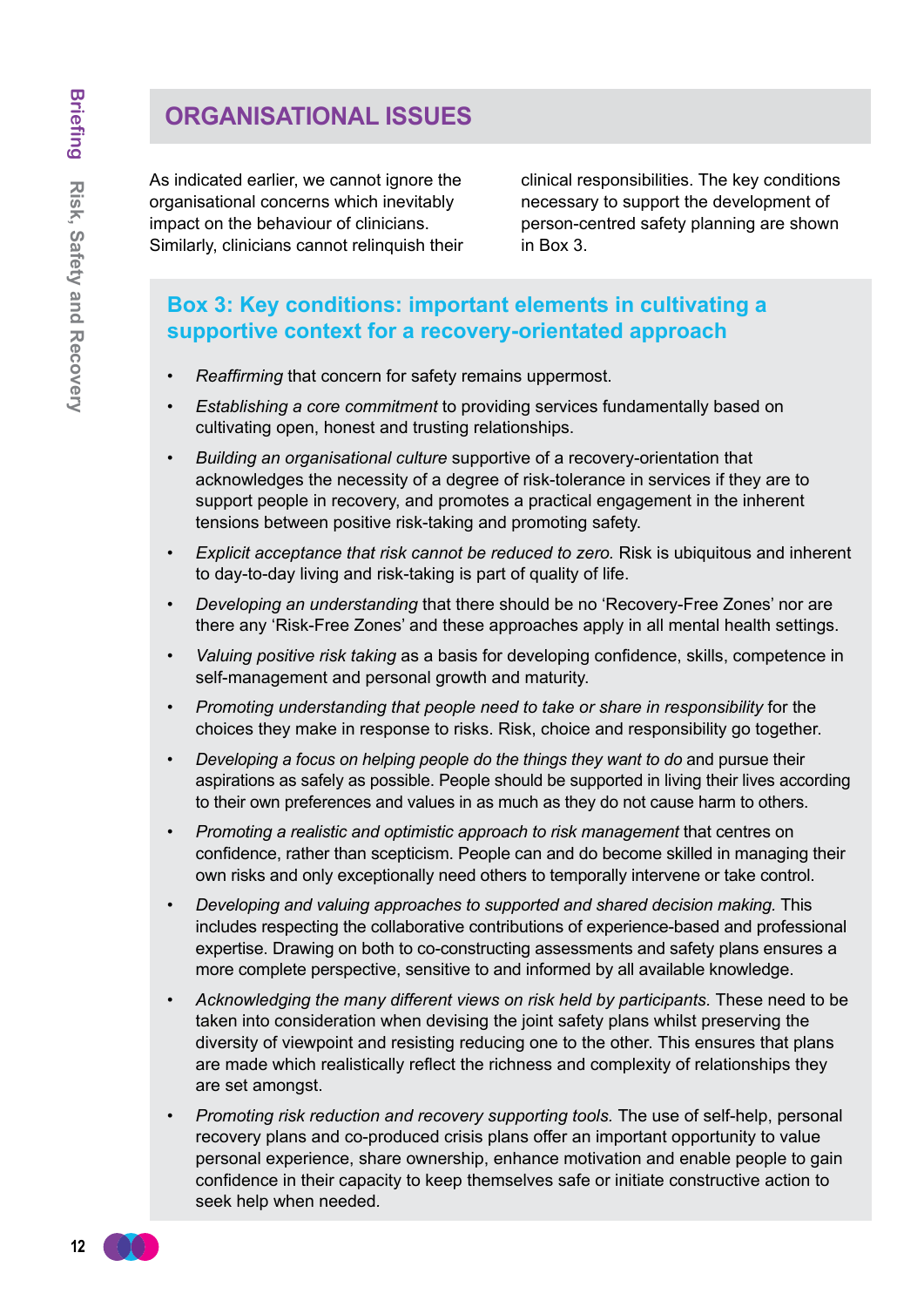Support for this shift needs to be provided throughout the whole organisation for practitioners to feel confident and supported in changing their approach. These changes need to be explicitly supported by a coherent and comprehensive strategy adopted at board level and then cascaded throughout the workforce. This strategy must include an affirmation of the key conditions.

The language used is vitally important. The very terms risk and risk management can be barriers to developing a collaborative approach. For example, it is very different to ask, *"How can we manage your risks?"* as opposed to, *"What do you need to stay safe?"*  Moving towards a discussion of *'safety'*, and what the person, the clinician and the organisation can contribute to this, provides a much more constructive and collaborative starting point (Morgan 2013).

The key practical actions needed to implement this approach are shown in Box 4.

## **Box 4: Key practicalities: actions and developments supportive of person-centred safety planning**

- *Board level endorsement* of positive, recovery-oriented approaches to risk, published and circulated throughout the organisation.
- *Clarification of personal and collective responsibilities* and accountability for risk.
- Clarification and confidence concerning relevant legal frameworks and clear signposting of where to look for additional and available expert advice.
- *Clear and supportive leadership on practice change* at team, service and organisational levels.
- *Workforce planning* to introduce and support ongoing development of new risk and safety management practices, 'from board to bedside'.
- *High quality training,* supervision and support for staff which underpins practice and enables practitioners to critically reflect on risk-aversive decision making.
- *Teach positive risk-taking* as a responsible way of enabling people to develop confidence in their skills and capacity to be in control of their own lives and ensure practitioners are skilled in balancing harm reduction with enhancement of safety.
- *Development of stories and practical examples* of positive risk taking to offer local illustration of successfully putting principles into practice.
- *Revised assessment processes* that are open, transparent and collaborative and work with service users towards achieving their own goals.
- *Systematic use of risk assessment tools* that are succinct, reliable and valued.
- *Ensure assessments include a focus on people's strengths,* capabilities and capacity to participate in and contribute to their own safety and wellbeing.
- *Skilled use of person-centred recovery-supportive tools* such as shared decision aids, personal safety plans including wellness and recovery plans and crisis plans.
- *Documentation that is co-created,* jointly held, and optimised to be maximally useful to both staff and patients whilst offering a minimal administrative burden.
- *Good systems for recording* and monitoring decisions that are open to those they refer to.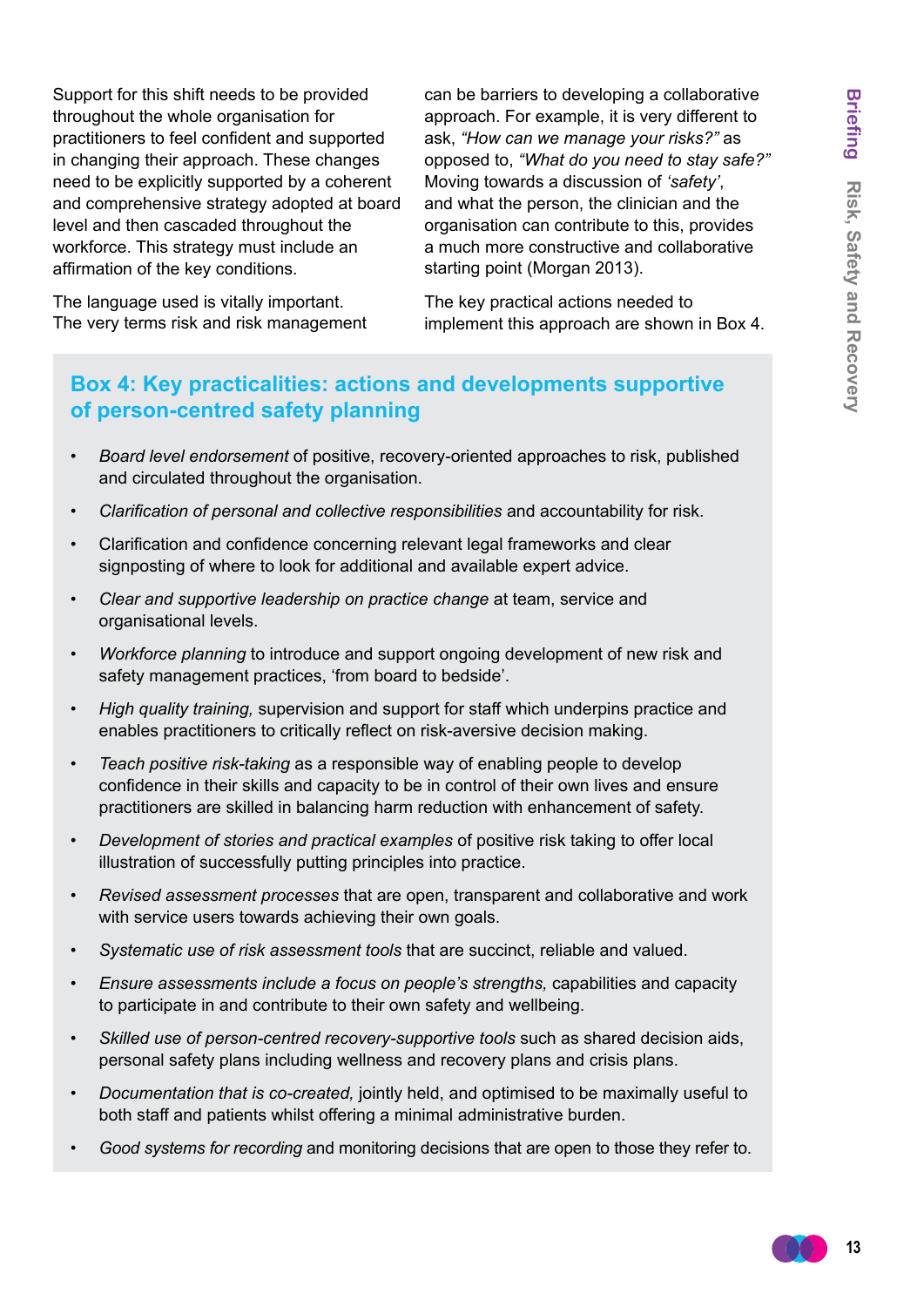## **Box 4: Key practicalities: actions and developments supportive of person-centred safety planning** *(continued)*

- *Ensure that risk and safety planning is explicitly understood* by both staff and patients as a purposeful means towards a 'life beyond illness'.
- *Redefine the language and terms of reference used about risk* to support a transition from, 'professionally determined risk management' to 'person-centred safety planning'.
- *Ensure that people experience risk assessment tools* and techniques being used in the context of relationships – 'done with', rather than, 'done too'.
- *Embed audit and evaluation in any practice change programme* to ensure progressive service development is guided by audited personal outcomes.

Practitioners and managers are strongly influenced by concerns over the potential repercussions from within the organisation when things go wrong. To support cultural change for managing risk in organisations leaders, and those holding overarching responsibility and accountability, need to ensure that these revised principles are embedded in all relevant policy and procedures from incident reporting to serious untoward incident investigations and subsequent processing of recommendations and responses, including those involving appropriate disciplinary or remedial action. They will also need to ensure that there are no 'double standards' operating where the value of learning from experience in a no or 'low blame' culture is espoused, but there are still apparent examples of staff being subject to scapegoating when things go wrong.

In terms of the organisational response, it may also be important to seek positive engagement with local media and influential civic and political opinion leads. The often voiced fear of, 'ending up in the coroner's court', has been preempted in some settings by recruiting the local coroner to participate in risk and safety teaching and gaining his/her understanding and support for changes in practice which are consistent with national policy.

## **Co-producing Personal Safety Plans**

The practical development of safety planning must begin with a review of the current risk management policy and procedures and needs to involve all the relevant stakeholders to support and endorse change. The process will then take time and the plans will need to be reviewed and changed regularly. It has to become a routine issue that is embedded in day-to-day practice. The development and content of co-produced safety plans are described below:

#### *Consider key peoples' views of safety, dangers and concerns – service users, staff, family, carers and peers*

Different observers may have different perceptions of the same event. In addition, the accompanying mental health problems may give the service user a very different perception that is not shared by others, fuelled as it is by their developmental backgrounds and past experiences. It is therefore important to try to obtain an account of peoples' behaviour or instances of events as accurately as possible. The process of listening to peoples' views and concerns can then begin to develop trust and an understanding of the need for a shared responsibility for safety.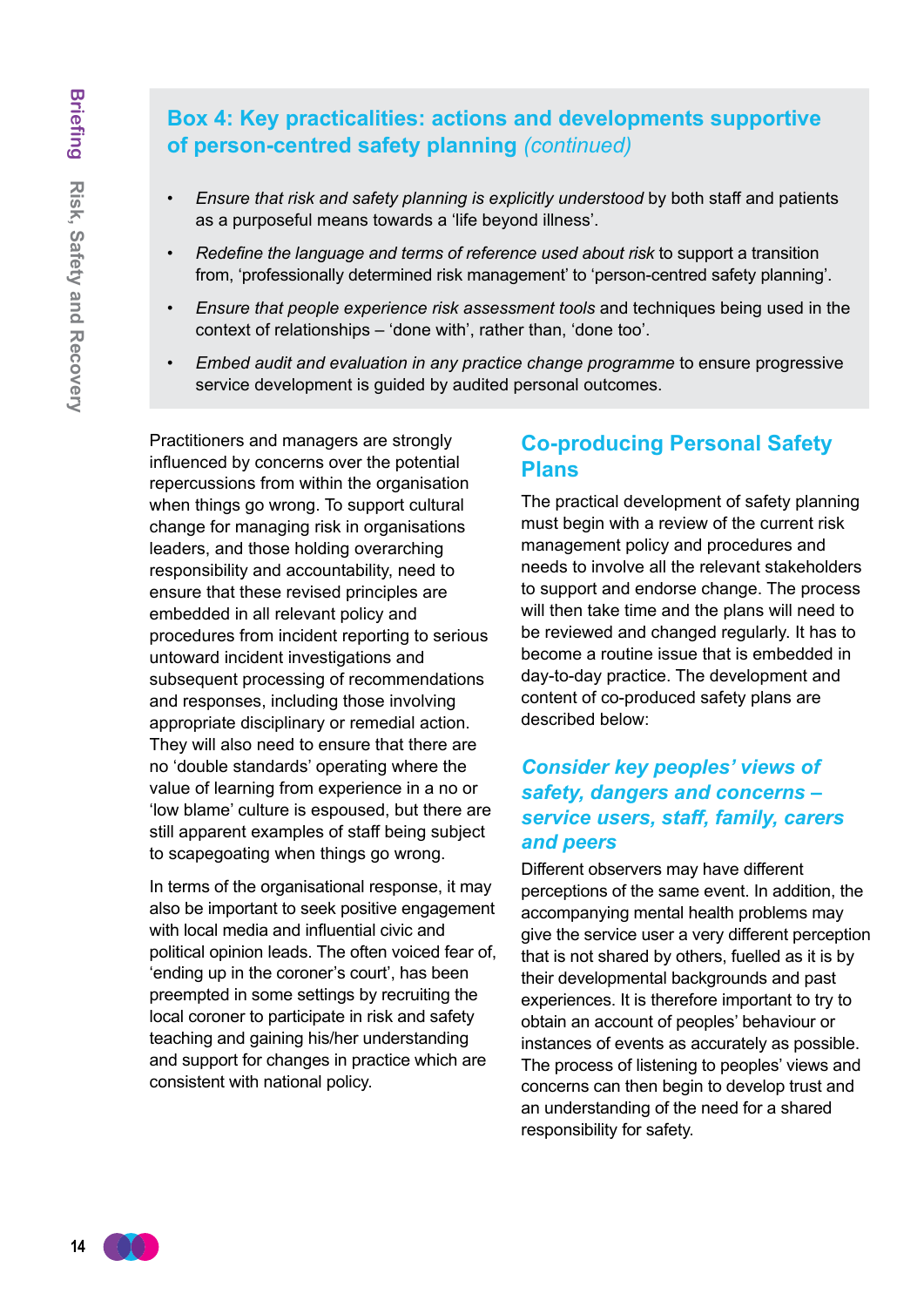#### *Develop an understanding of the dangers and the need for safety*

These efforts at joint understanding and recording of different points of view allow us to start to explore the context and circumstances of the events and assess the current threats to safety. When staff and service users have different views of past events and dangers, it is important to record both of these and preserve an awareness of diverse recollections, explanations and interpretations. We should be open about staff concerns and their views of risks and safety and why they need to be involved. What are the risks that are important to different stakeholders? What precedes and precipitates problems? How can anyone know when things are going wrong? What are the warning signs? How best to deal with stresses and dangers? What can the person do to cope? These issues should be explored in an honest discussion, respecting different points of view.

#### *Begin to co-produce personal safety plans to support self-management*

The next step is to develop a shared responsibility for promoting safety: what the person will do, what staff will do, what others who are important to the person will do. This may involve considering the risks and benefits of given actions and, whilst accepting that there are no ideal ways of proceeding, explore the most desirable ways. This approach attempts to balance the pros and cons of different actions and aims to reach a way forward that, as much as possible, is preferred by the individual, but with due consideration for legal guidance and the views of others. Developing a negotiated safety plan facilitates careful experimentation and the opportunities for people to discover what works best for them. It explicitly addresses how safety can be maximised and how threats to safety mitigated from everyone's point of view. It also attempts to maximise the use of the person's own insights, strengths and resources.

#### *Aim to promote self-management and link to personal goals*

As part of the process we should be aiming to help people develop their own ways of keeping well, managing difficulties that arise and coping effectively with their ups-anddowns. In doing so we need to link the safety plan with Personal Recovery plans, Wellness Recovery Action Plans, self-management plans and other self-monitoring tools. 'Safety planning' really only has meaning for the person in the context of their personal life goals. That is what will engage the person and get them to be motivated to take part in the process.

## *Develop Joint Crisis Plans*

A central element in the person's safety plan is likely to be an agreement between the individual and the clinical team about what will happen if the person experiences a crisis in the future. This uses the individual's – and the team's – experience of what has helped the person at times when they are unable to look after themselves to keep them safe, in a preferred way, in the future. Additionally, it can help them begin to exercise control and take responsibility when they are well and extend this to other situations. 'Joint Crisis Plans' formulated in this way have been shown to reduce compulsory admissions (Henderson *et al.,* 2004).

There is currently no generally accepted (or evidence-based) format for person-centred safety planning, so it will be up to local services to consider how best to operationalise these principles and devise acceptable and practical documentation. However, an illustrative outline framework, based on the above principles, is shown in Box 5.

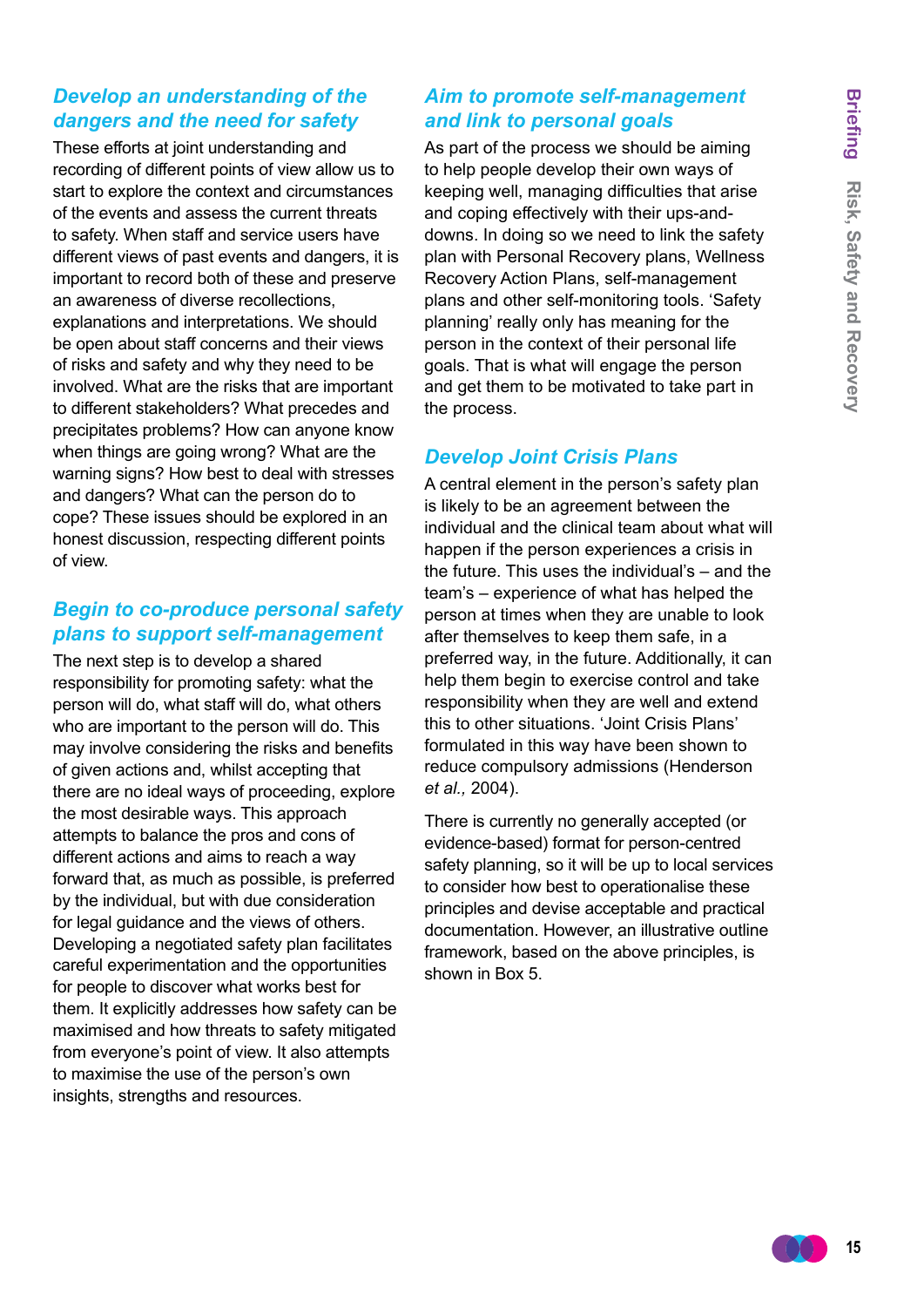#### **Box 5: Outline framework for a person-centred risk and safety plan**

*This review of past risk experience and plans for future safety and support should, where possible, be developed in partnership with the service user, family, friends and others involved in their care.*

#### **Section 1**

#### *Risk inventory: identifying past experience of risks*

Has there ever been an event*/*period of risk which resulted in:

- 1. Harm or exploitation from others?
- 2. Harm to others or to property?
- 3. Deliberate self-harm?
- 4. Harm to self through neglect?
- 5. Significant risks to self through substance misuse?
- 6. Risks to physical health?
- 7a. Is there regular contact with children under 18?
- 7b. Risk of harm to children? (if 'yes' proceed to specific assessment)

If 'yes' to any of the above please give specific details in the risk history (section 2).

#### **Section 2**

#### *Risk History: understanding past risk experience from different perspectives*

Tabulate events or periods of notable risk against dates and describe for each:

- *Context:* where, how, why, with whom and what is the source and reliability of this information?
- *Precipitating factors and triggers:* what preceded this event or experience?
- *Outcome:* what happened as a consequence of this event or experience?
- *Service user perspective:* what does the person have to say about this?

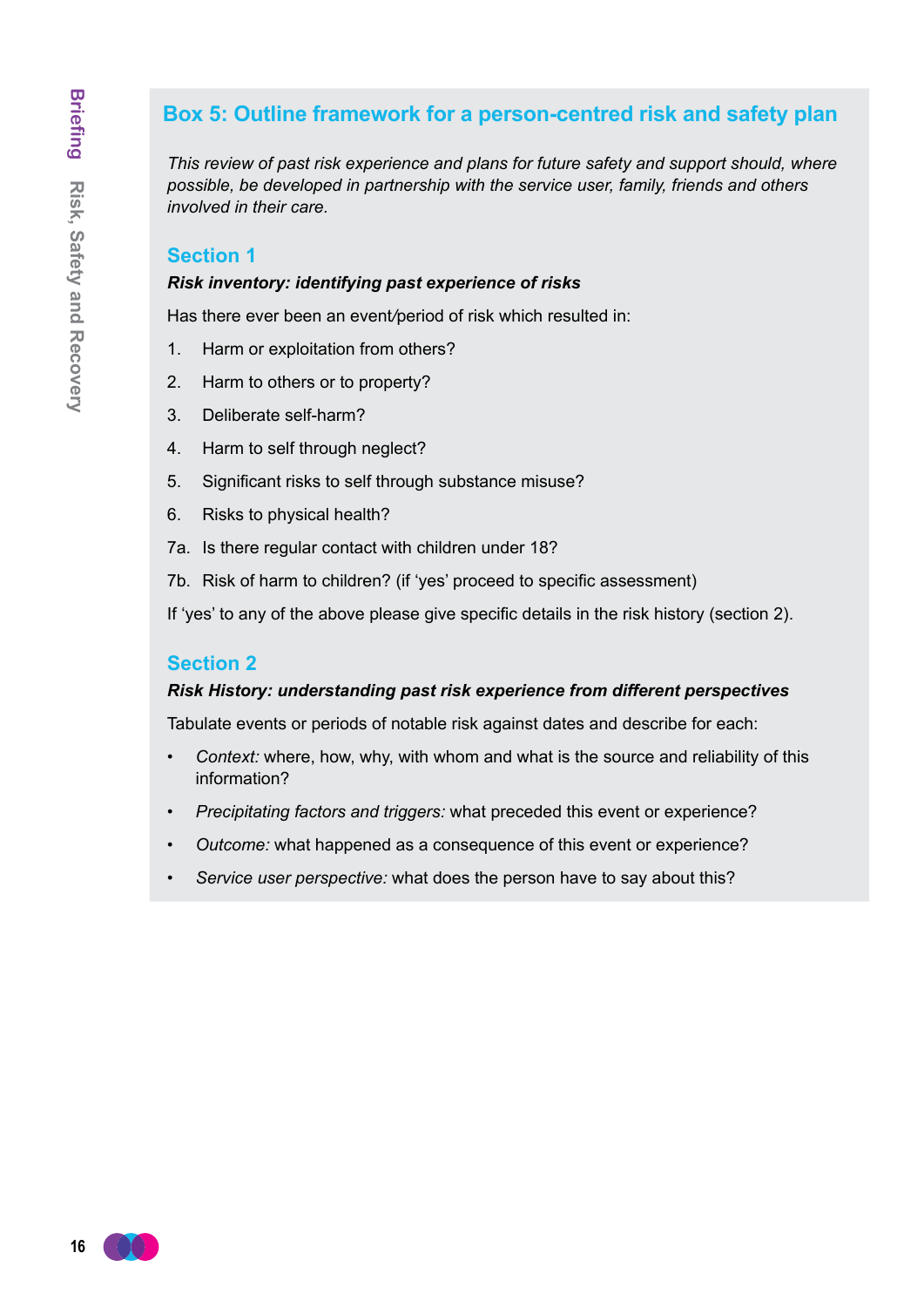#### **Section 3**

#### *Personal risk and safety plan: what can I do and what do I need to stay safe?*

- This is what helps me to stay well and stable on a day-to-day basis.
- These are familiar experiences that upset me and I find stressful.
- This is my plan for how to avoid or cope with these events or experiences.
- I have learned that if the following things happen it may mean I'm becoming unwell. The first things I or others notice, the early signs, are:
- This is what I have learned works best for me and how others can respond most helpfully.
- When I am unwell or in a crisis the following things:
	- make me feel safe;
	- make me feel unsafe or make things worse;
	- are important to me and need to be taken care of in my personal life.
- This is what my care team think has helped me stay safe and well.
- My role in keeping myself safe and managing my own risks includes:
- My care team's role in keeping me safe and responding to risks I may face includes:
- The people I want contacted when I am in crisis are:
- The people I do not want contacted when I am in crisis are:

#### **Ownership: this plan has been written by:**

**................................................................................................................................................**

**and ........................................................................................................................................**

**Date:**

Developed from: CNWL (2012), Morgan, S (2013) p152-3.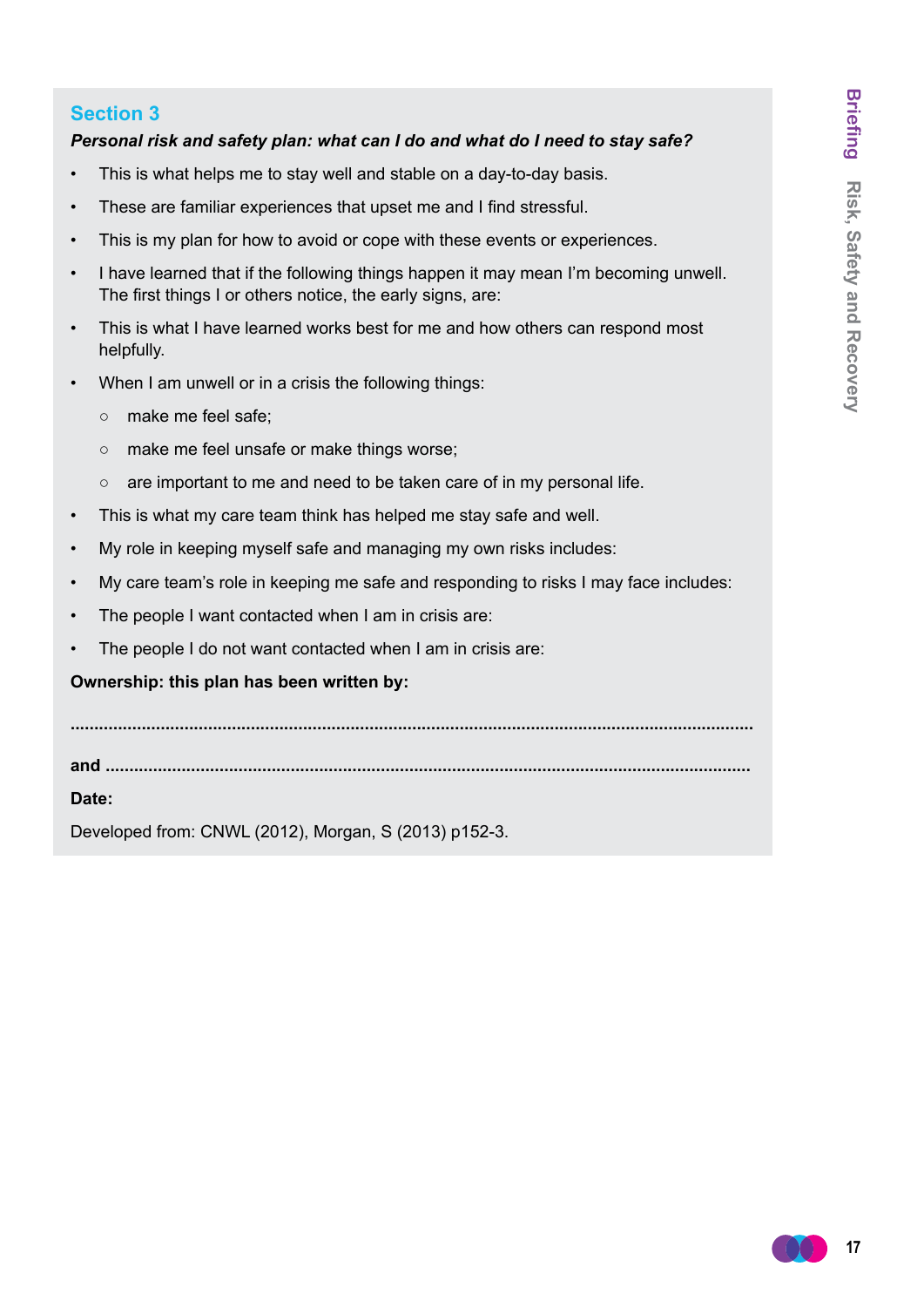## **THE POTENTIAL BENEFITS OF PERSON-CENTRED SAFETY PLANNING**

Person-centred safety planning emphasises the strengths, resources and preferences of people with mental distress and works to enhance their capacity to develop self-directed plans to manage risk in the pursuit of valued life goals. It is a key element in developing effective, recovery-oriented practice.

By involving the person fully as an equal – and responsible – partner and by linking the discussion to their preferred life goals, it is intended that the person's motivation will to follow the agreed safety plan will be increased. These proposals therefore provide the potential for a direct effect on reducing unwanted incidents and increasing the likelihood of people living satisfying lives more safely. They should apply broadly to people in their recovery where major risks are less apparent and also to those families, friends and other carers involved in supporting them.

There are already some positive findings that shared documentation and 'transparency' is possible in forensic services (Horstead and Cree, 2013) and that a more recoveryoriented approach to risk assessment and management can reduce the use of seclusion and restraint in crisis services (Ashcraft and Anthony, 2008). The deployment of team approaches to developing recovery oriented

services can be accompanied by reduction of incidents of self-injury, time spent in seclusion, staff sickness and assaults on staff in a secure setting (Repper and Perkins, 2013).

Another potential gain of a recovery-oriented approach to risk is that it can substantially support the growth of resilience, confidence, and self-management among people using services (Royal College of Psychiatrists, 2008). Successfully enhancing these skills might then, in the long-term, reduce dependence on services thereby saving money and increasing cost-effectiveness.

Finally, given the well documented professional accounts of dissatisfaction with current risk management procedures, there is the possibility that working collaboratively on understanding risk and underwriting safety may lead to more mutually satisfying relationships between practitioners and people in recovery (South London and Maudsley NHS Foundation Trust and South West London and St George's Mental Health NHS Trust, 2010; Royal College of Psychiatrists, 2008). If this leads to reduced stress (for both parties) there may then be significant cost savings through reduced sickness and absence among staff (LeBel & Goldstein, 2005).

## **CONCLUSIONS**

Changing traditional ways of doing things in any organisation is difficult. However, in this country – and in several other countries in Europe and elsewhere – mental health services are beginning to change to reflect a much more 'recovery-oriented' approach to the design and delivery of services. This is supported by national policies, but it will take time. The time line may start in months, but it

is likely to be measured in years before it achieves its full potential. However, we are optimistic that a more recovery-oriented approach to risk assessment and management is feasible and believe that it will, if implemented properly, eventually provide better outcomes for all concerned. Now we need to test this hypothesis.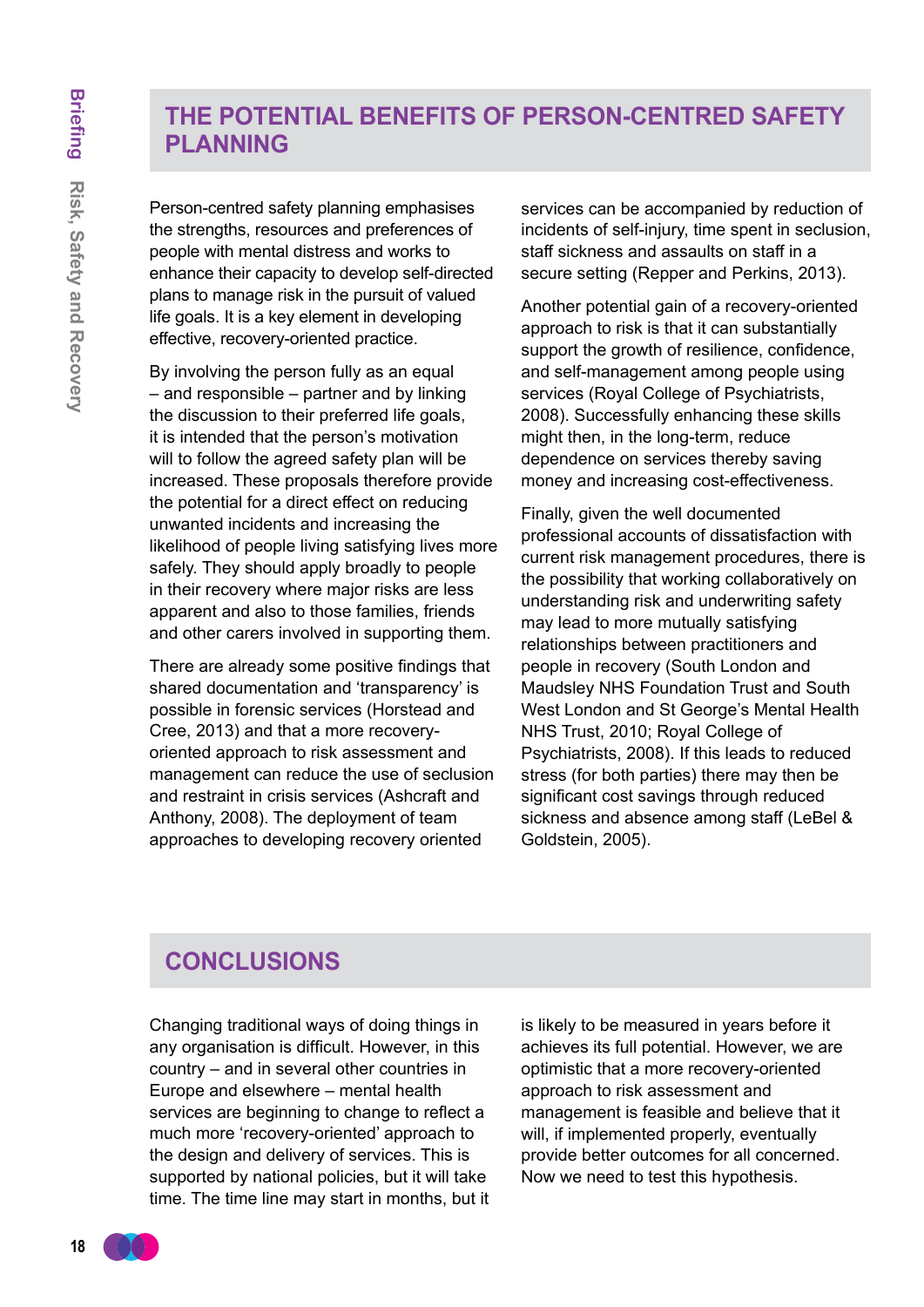## **REFERENCES**

Ashcraft, L. & Anthony, W. (2008) Eliminating seclusion and restraint in recovery-oriented crisis services. *Psychiatric Services* doi: 10.1176/appi.ps.59.10.1198.

Bailey, S. & Williams, R. (2014) Towards partnerships in mental healthcare. *Advances in Psychiatric Treatment*, **20**, 48-51.

Barker, R. (2012) Recovery and Risk: Accepting the Complexity. (Chapter 2 in G. Drennan and D. Alred, *Secure Recovery. Approaches to Recovery in Forensic Mental Health Settings*. Oxford: Routledge).

Better Regulation Commission (2006) *Risk Responsibility and Regulation: whose risk is it anyway?* London: Better Regulation Commission.

Bughra, D. (2011) Interview with Professor Bughra (2011) [http://www.guardian.co.uk/](http://www.guardian.co.uk/society/2011/jun/20/mental-health-services-in-crisis-over-staff-shortages) [society/2011/jun/20/mental-health-services-in](http://www.guardian.co.uk/society/2011/jun/20/mental-health-services-in-crisis-over-staff-shortages)[crisis-over-staff-shortages](http://www.guardian.co.uk/society/2011/jun/20/mental-health-services-in-crisis-over-staff-shortages)

Coleman, R. (2011) *Recovery, An Alien Concept.* www.workingtorecovery.co.uk

Central and North West London NHS Foundation Trust (2012) *Assessment and Management of Clinical Risk and Safety Policy.* London: Central and North West London NHS Foundation Trust.

Deegan, P. (1996) Recovery as a journey of the heart. *Psychiatric Rehabilitation Journal*  19 (3), 91-97.

Department of Health (1999) *Effective care co-ordination in mental health services: Modernising the care programme approach.*  London: Department of Health.

Department of Health (2004) *Ten Essential Capabilities.* London: Department of Health.

Department of Health (2006) *Reviewing the Care Programme Approach.* London: Department of Health.

Department of Health (2007a) *Best practice in managing risk.* London: Department of Health. Department of Health (2007b) *Independence, choice and risk: a guide to best practice in supported decision making.* London: Department of Health.

Department of Health (2008) *Code of Practice. Mental Health Act 1983.* London: Department of Health.

Department of Health (2011) *Framework for recovery-oriented practice.* State Department of Victoria, Australia.

Department of Health (2013) *Patients First and Foremost. The Initial Government Response to the Report of The Mid Staffordshire NHS Foundation Trust Public Inquiry.* (Cm 8576). Norwich: TSO.

Derbyshire Healthcare NHS Foundation Trust (2014) [http://www.corecarestandards.co.uk/](http://www.corecarestandards.co.uk/core-care-standards/keeping-yourself-and-others-safe/) [core-care-standards/keeping-yourself-and](http://www.corecarestandards.co.uk/core-care-standards/keeping-yourself-and-others-safe/)[others-safe/](http://www.corecarestandards.co.uk/core-care-standards/keeping-yourself-and-others-safe/)

Francis, R. (2013) *Implementing the recommendations to The Francis Inquiry: A Year On.* 

[http://www.healthcareconferencesuk.co.uk/](http://www.healthcareconferencesuk.co.uk/francis-inquiry-a-year-on) [francis-inquiry-a-year-on](http://www.healthcareconferencesuk.co.uk/francis-inquiry-a-year-on)

Henderson, C., Flood, C., Leese, M., Thornicroft, G., Sutherby, K. & Szmukler, G. (2004) Effect of joint crisis plans on use of compulsory treatment in psychiatry: a single blind randomised controlled trial. *British Medical Journal,* **329**, 136-138.

Horstead, A. & Cree, A. (2013) Achieving transparency in forensic risk assessment: a multimodal approach. *Advances in Psychiatric Treatment,* **19**, 351-357.

LeBel, J. & Goldstein, R. (2005) The Economic Cost of Using Restraints and the Value Added by Restraint Reduction or Elimination, *Psychiatric Services,* **56**, 1109-14.

Langan, J. (2008) Involving mental health service users considered to pose a risk to other people in risk assessment. *Journal of Mental Health* **17**, 471-481.

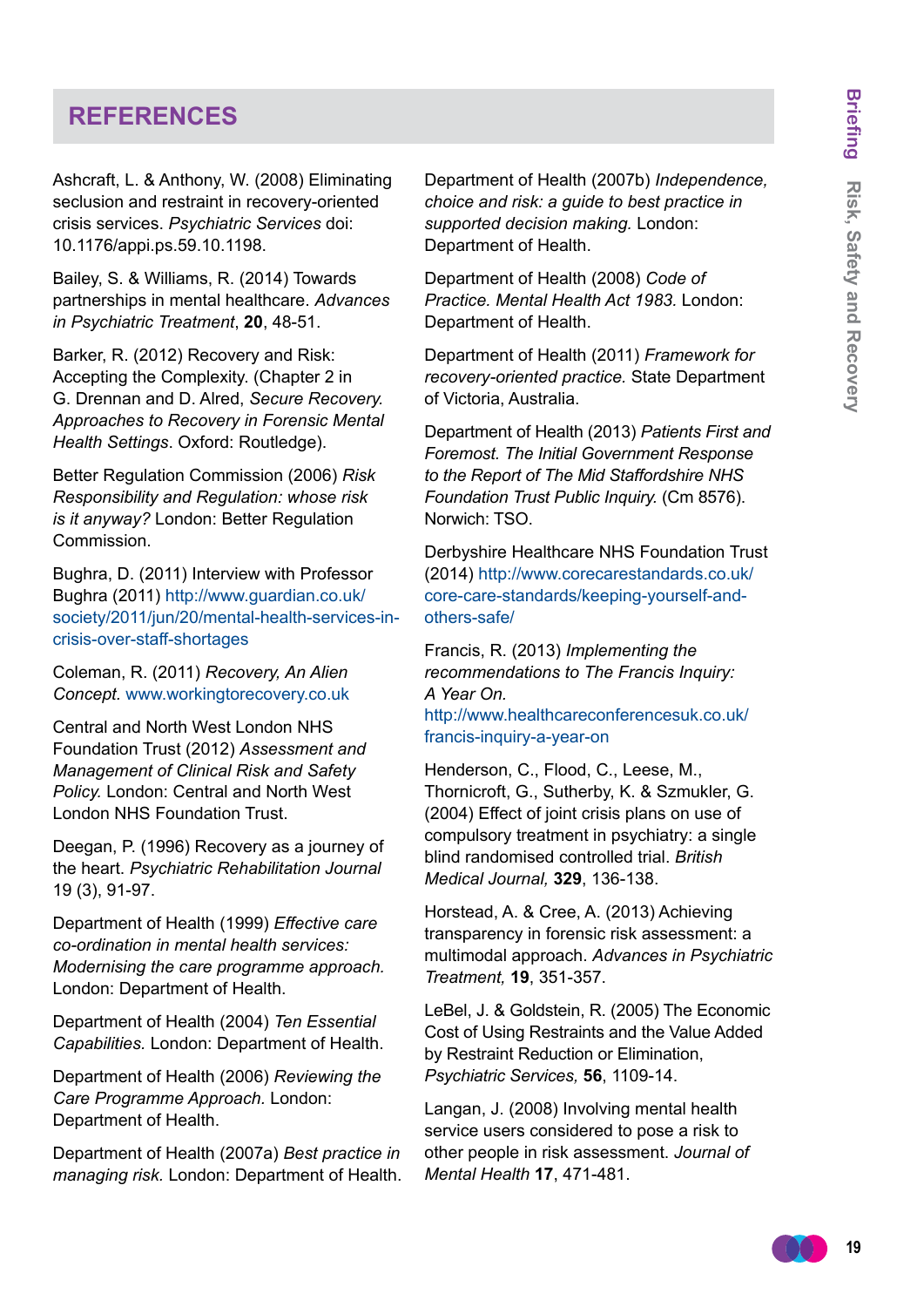Langan, J. (2010) Challenging assumptions about risk factors and the role of screening for violence risk in the field of mental health. *Health, Risk and Society* **12**, 85-100.

Langan, J. & Lindow, V. (2004) *Living with risk: Mental health service user involvement in risk assessment and management.* Bristol: Policy Press.

Leitner, M., Barr, W., Jones, S., McGuire, J., Whittington, R. (2006) *Systematic review of prevention and intervention strategies for populations at high risk of engaging in violent behaviour. Final project report to the NHS National Forensic Mental Health R&D Programme.* London: Department of Health.

Mental Health Act Commission (2007) *Risk, Rights and Recovery.* Biennial Report 2005-7.

Morgan, J.F. (2007) *Giving up the Culture of Blame. Risk assessment and risk management in psychiatric practice.* London: Royal College of Psychiatrists. [http://www.](http://www.rcpsych.ac.uk/pdf/Risk%20Assessment%20Paper%20-%20Giving%20up%20the%20Culture%20of%20Blame.pdf) [rcpsych.ac.uk/pdf/Risk%20Assessment%20](http://www.rcpsych.ac.uk/pdf/Risk%20Assessment%20Paper%20-%20Giving%20up%20the%20Culture%20of%20Blame.pdf) [Paper%20-%20Giving%20up%20the%20](http://www.rcpsych.ac.uk/pdf/Risk%20Assessment%20Paper%20-%20Giving%20up%20the%20Culture%20of%20Blame.pdf) [Culture%20of%20Blame.pdf](http://www.rcpsych.ac.uk/pdf/Risk%20Assessment%20Paper%20-%20Giving%20up%20the%20Culture%20of%20Blame.pdf)

Morgan, S. (2000) *Clinical Risk Management. A Clinical Tool and Practitioner Manual.* London: Sainsbury Centre for Mental Health.

Morgan, S. (2011) *Positive Risk-Taking. Practical ways of working with risk.* A Practice Based Evidence production for Hampshire Partnership NHS Foundation Trust.

Morgan, S. (2013) *Risk decision making: working with risk and implementing positive risk-taking.* Hove: Pavilion.

NHS South East Coast and Surrey County Council (2009) *An independent investigation into the care and treatment of Daniel Gonzales.* NHS South East Coast and Surrey County Council.

Nottinghamshire Healthcare NHS Trust (2013) *Recovery Strategy. Health Partnerships – Local Services – Forensic Services.* 2013- 2016. Nottinghamshire Healthcare NHS Trust.

Perkins, R. & Goddard, K. (2008) *Sharing responsibility for risk and risk-taking* (Module 5 of Realising Recovery – A National Framework for Learning and Training in Recovery Focused Practice. NHS Education for Scotland). [http://www.nes.scot.nhs.uk/](http://www.nes.scot.nhs.uk/education-and-training/by-theme-initiative/mental-health-and-learning-disabilities/publications-and-resources.aspx) [education-and-training/by-theme-initiative/](http://www.nes.scot.nhs.uk/education-and-training/by-theme-initiative/mental-health-and-learning-disabilities/publications-and-resources.aspx) [mental-health-and-learning-disabilities/](http://www.nes.scot.nhs.uk/education-and-training/by-theme-initiative/mental-health-and-learning-disabilities/publications-and-resources.aspx) [publications-and-resources.aspx](http://www.nes.scot.nhs.uk/education-and-training/by-theme-initiative/mental-health-and-learning-disabilities/publications-and-resources.aspx)

Pilgrim, D. (2012) It's complicated: the ethical ramifications of suicide. *Clinical Psychology Forum* **237**, 51-54.

Repper, J. & Perkins, R. (2013) *The team recovery implementation plan: a framework for creating recovery focused services.* London: Centre for Mental Health/NHS Confederation.

Perkins, R. & Repper, J. (2014) Recovery versus risk? From managing risk to the co-production of safety and opportunity. *Mental Health and Social Inclusion* (in press).

Roberts, G., Dorkins, E., Wooldridge, J., Hewis, E. (2008) Detained: What's my choice. A discussion paper with commentators and conclusions. *Advances in Psychiatric Treatment* **14**, 172-180.

Roberts, G. & Boardman, J. (2013) Understanding 'Recovery'. *Advances in Psychiatric Treatment,* **19**, 400-9.

Roberts, G. & Boardman, J. (2014) Becoming a recovery oriented practitioner. *Advances in Psychiatric Treatment,* **20**, 37-47.

Royal College of Psychiatrists (2008) *Rethinking risk to others in mental health services.* College Report CR 150. London: Royal College of Psychiatrists.

Royal College of Psychiatrists (2009) *Fair Deal for Mental Health.* London: Royal College of Psychiatrists.

Royal College of Psychiatrists (2010a) *Selfharm, suicide and risk: helping people who self-harm.* College Report 158. London: Royal College of Psychiatrists.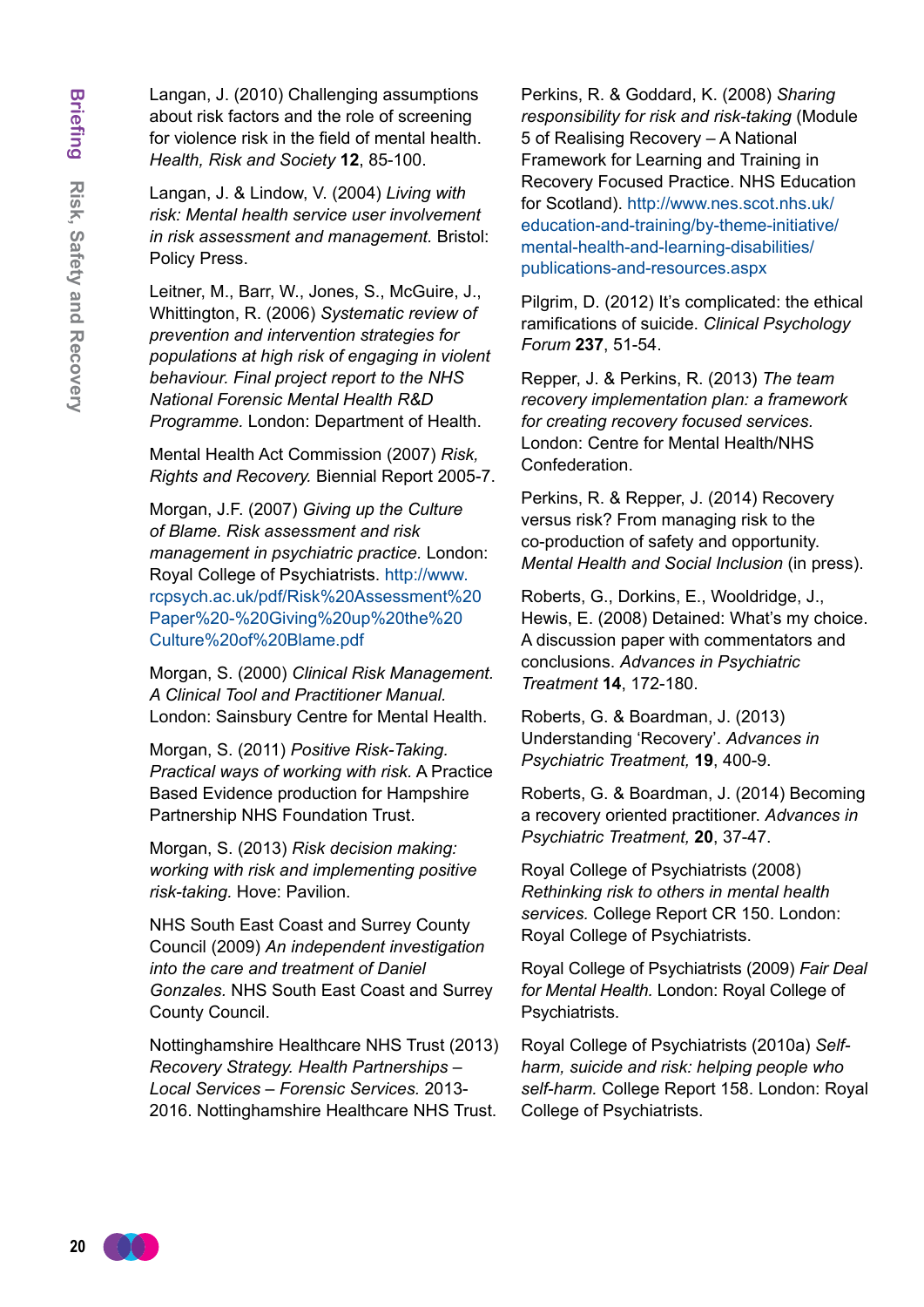Royal College of Psychiatrists (2013) *Driving quality implementation in the context of the Francis report.* Occasional Paper OP92. London: Royal College of Psychiatrists.

Royal College of Psychiatrists, Care Services Improvement Partnership, Social Care Institute for Excellence (2006) *A common purpose: recovery in future mental health services.* London: Social Care Institute for Excellence.

South London and Maudsley NHS Foundation Trust and South West London and St George's Mental Health NHS Trust (2010) *Recovery is for All. Hope, Agency and Opportunity in Psychiatry. A Position Statement by Consultant Psychiatrists.* London: SLAM/SWLSTG.

Topor, A. (2001) *Managing the contradictions: Recovery from severe mental disorders.* Available at <www.recoverydevon.co.uk>

Wadey, E., Trenchard, S., Knowles, P. (2013) Suicide and self-injury: a recovery based approach. *British Journal of Mental Health Nursing* **2**, 58-63.

Williams, S (2012) *A Peer trainer speaks about her experience of risk assessment*  [http://www.youtube.com/watch?v=1mwgUjcDc](http://www.youtube.com/watch?v=1mwgUjcDcPE&feature=youtube) [PE&feature=youtu.be](http://www.youtube.com/watch?v=1mwgUjcDcPE&feature=youtube) Youtube: published on 30 Jun 2012.

Young, A., Green, C., Estroff, S. (2008) New endeavours, risk taking, and personal growth in the recovery process: findings from the STARS study. *Psychiatric Services*  **59**,1430-1436.